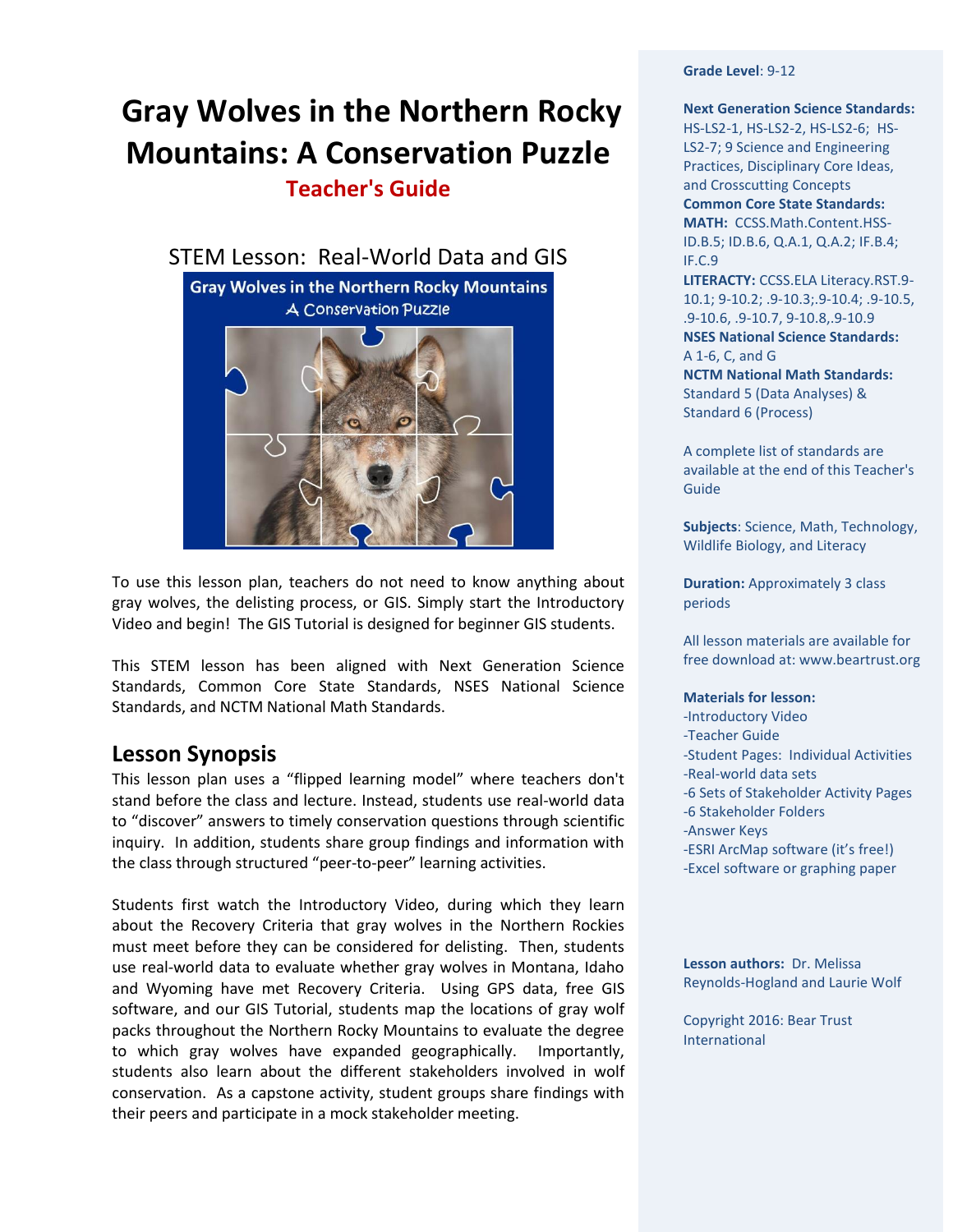# **Gray Wolves in the Northern Rocky Mountains: A Conservation Puzzle**

Written by Dr. Melissa-Reynolds Hogland and Laurie Wolf Published by Bear Trust International, 2016 Photo image of wolf provided courtesy of Shutterstock

This lesson plan is provided at no charge to educators, youth, and the public thanks to the generosity of these sponsors:



Copyright © 2016 Bear Trust International

All rights reserved. For the purpose of non-commercial dissemination for education, all materials for this lesson are available for free download on the Bear Trust International website[: www.beartrust.org](http://www.beartrust.org/)

> Teacher Guide: Gray Wolves in the Northern Rocky Mountains Copyright 2016: Bear Trust International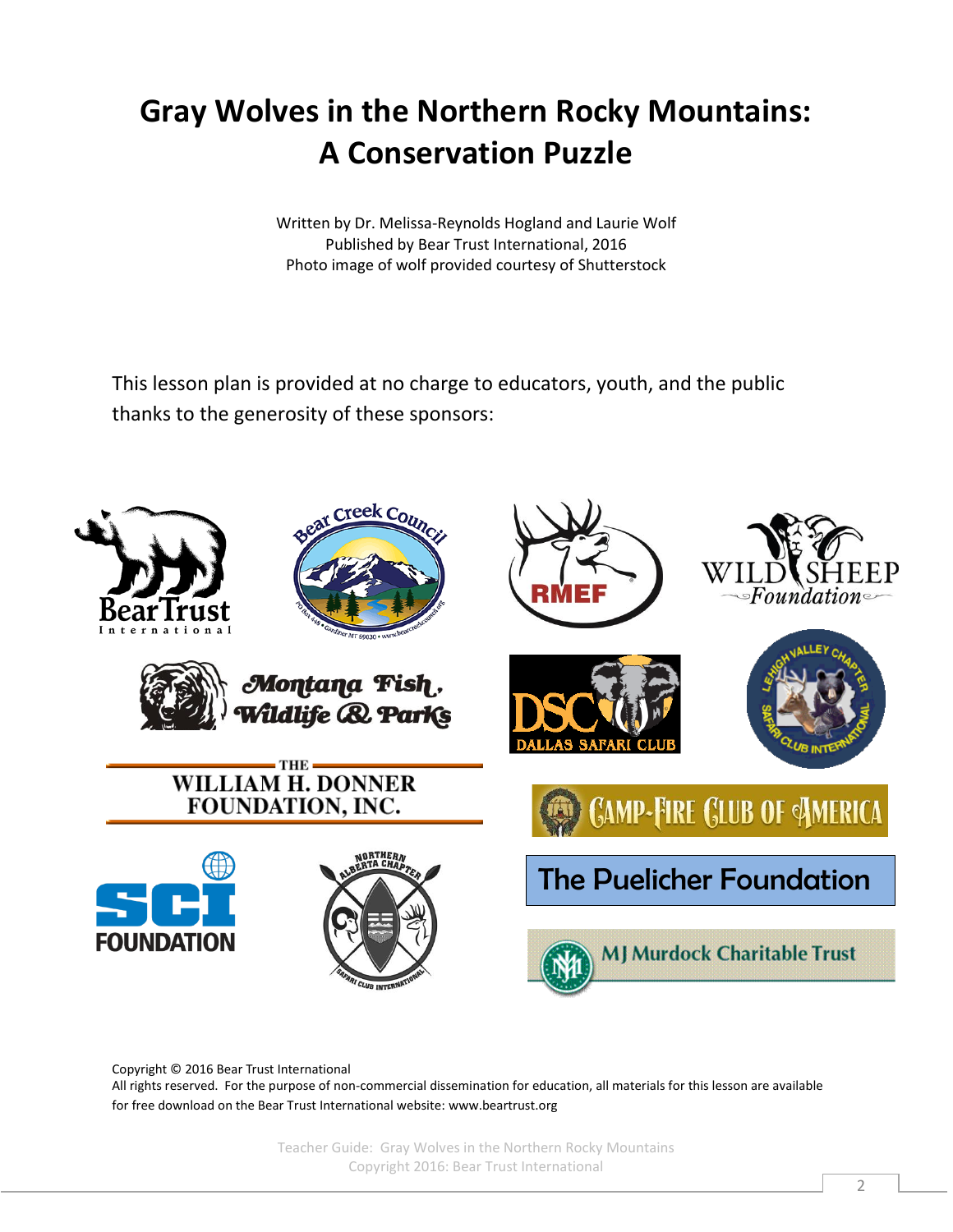# **Lesson Objectives**

- 1. Students will actively participate in the process of scientific discovery, using real-world data from research done on wild gray wolves in the Northern Rocky Mountains.
- 2. Students will learn about wolf conservation in the Northern Rocky Mountains, including what happens when a listed species is delisted.
- 3. Students will learn about six different stakeholder groups in wolf conservation: Hunters, Wilderness Advocates, Wolf Watching Ecotourism, Ranchers, Native Americans, and Wildlife Managers/Scientists. Students will learn that effective, long-term wolf conservation requires cooperation among stakeholders.
- 4. Students will learn that there are two general philosophies about how different stakeholders view natural resources: Preservation and Conservation. Generally speaking, **Preservation = "no use" of natural resources** and **Conservation = "wise use" of natural resources**. Most people who subscribe to a preservation philosophy view the wolf from a co-existence perspective and do not use hunting. Most people who subscribe to a conservation philosophy value hunting as an important conservation tool used by wildlife managers to help keep habitat and wildlife populations in balance. There are more comprehensive definitions of these two philosophies that your students will learn.
- 5. Students will analyze and interpret data, using models and digital tools.
- 6. Students will create line and bar graphs and critically evaluate/interpret graphs and tables to determine whether gray wolves in the Northern Rocky Mountains have met Recovery Criteria.
- 7. Students will learn introductory GIS technology skills and use computational thinking to evaluate the degree to which gray wolves in the Northern Rocky Mountains have expanded geographically.
- 8. Students will use mathematical representations of phenomena to support explanations.
- 9. Students will work individually and cooperatively as they solve problems, construct explanations, hone critical thinking skills, and design solutions.
- 10. Students will hone skills in communication as they engage in a range of collaborative discussions (in groups and as a class).
- 11. Students will present findings to their peers, and participate in a mock stakeholder meeting.
- 12. Students will work collaboratively to find solutions to current issues surrounding wolf conservation by constructing explanations supported by multiple student-generated sources of evidence.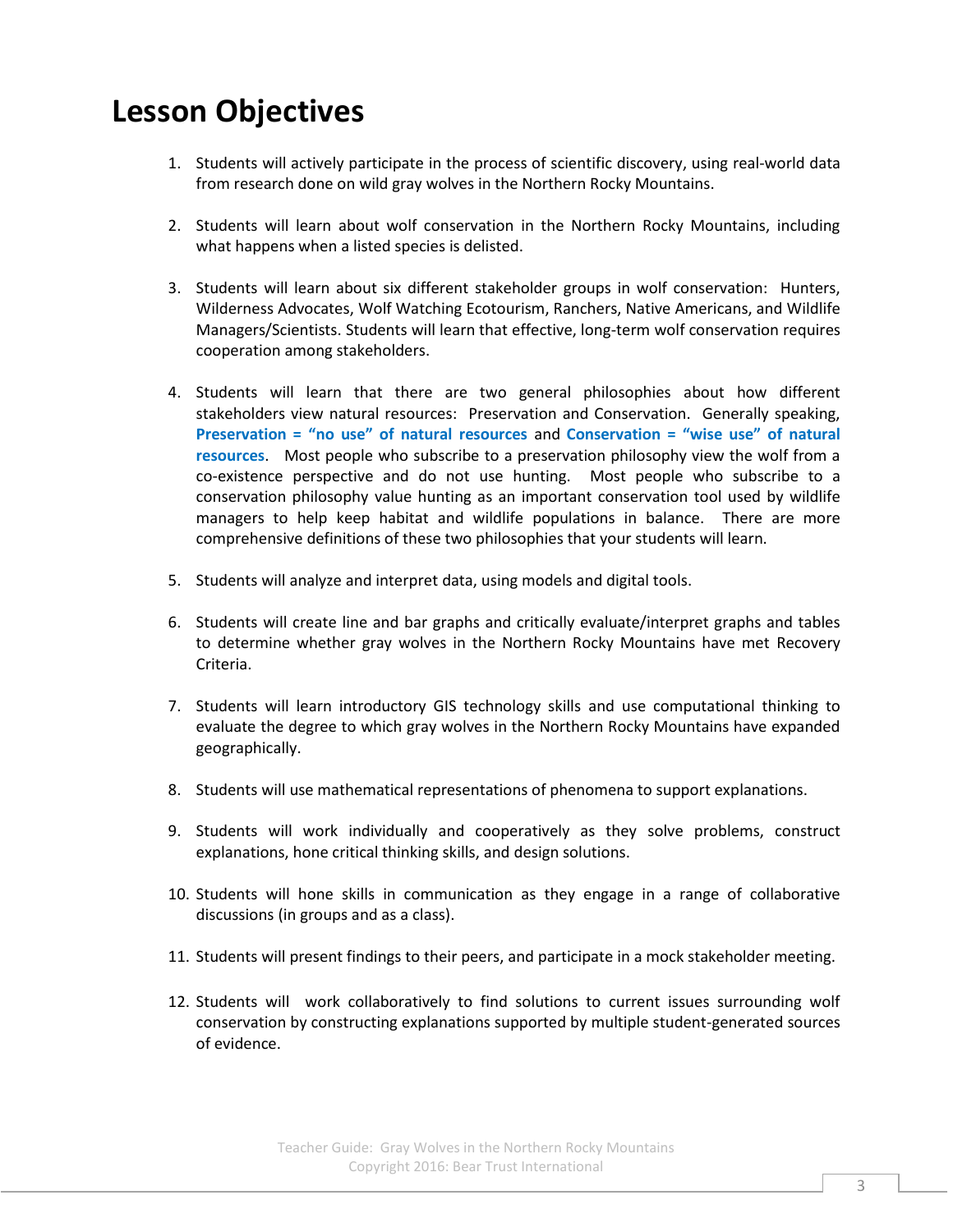# **Acknowledgements**

To help ensure that our lesson content is balanced and reflects each stakeholder, we reached out to numerous individuals from the following stakeholder groups: Hunters, Ranchers, Wilderness Advocates, Wolf Watching Ecotourism, Native Americans, and Wildlife Managers. We are indebted to all of the individuals who generously shared their time and expertise with us. We thank Abby Nelson, Nathan Lance, John Vore, Bob Inman, and Kevin Podusky with Montana Fish Wildlife and Parks (MFWP) for their assistance in obtaining data, their thoughtful and thorough explanations of research results and management strategies, and for helpful comments on earlier drafts of this lesson plan. We thank Nathan Varley, Barbara Ulrich, Ilona Popper, Rick Lamplugh, James Halfpenny, and Linda Thurston with Bear Creek Council who worked with us on several iterations of the Teacher Guide and the student pages pertinent to the Wolf Watching Ecotourism and Wilderness Advocate stakeholder groups; their thoughtful, expert input greatly improved the quality of this lesson plan. Thank you Tom Toman with the Rocky Mountain Elk Foundation for sharing your expertise and insights about elk hunting and elk populations, and for tracking down research results and articles that are included in this lesson plan. Thank you Todd Roggenkamp with Safari Club International Foundation for your review and comments on an earlier version of this lesson plan. We thank Adam Messer with MFWP for helping us obtain the GIS data used in this lesson plan. We also thank Jay Newell, Liz Bradley, and Bruce Sterling with MFWP for helping us obtain the elk data used in this lesson plan and for their invaluable insights into elk ecology. We thank Dr. Doug Smith with Yellowstone National Park for his time, scientific expertise, and for providing insights into wilderness advocacy. Thank you Dr. Mike Mitchell with the University of Montana for your insights into wolf research and management. Thank you Casey McDonald with the Montana Cattlemen's Association for your time and for providing documentation about ranching that are included in this lesson plan. Thank you Aaron Carapella for sharing your amazing maps of Native American tribes and for sharing your time and knowledge about Native Americans with us. We also want to thank Jarod Raithel who provided ideas and language about possible solutions to funding wolf conservation and Diana Guerguieva who helped gather some of the information used in this lesson plan.

This lesson plan includes real-world data on the wolf Recovery Criteria that were provided by the US Fish and Wildlife Service and Montana Fish Wildlife and Parks.

Finally, we want to recognize and thank **GIS 4 Montana**, which provides ArcMap GIS software for free to all students throughout Montana. Through this generous program, our kids can access GIS software that would otherwise be prohibitively costly for many of our school districts.

GIS 4 Montana is a State-wide K-12 license for ArcGIS, made available free of charge to Montana's public schools through an agreement between the **SpatialSci Project, The University of Montana, GeoEssentials, and ESRI.** Every K-12 public school in the state of Montana has the option to capitalize on this program that includes the latest ESRI GIS software. Learn more:<http://www.spatialsci.com/index.php/sID/aa017b03/fuseaction/programs.cms.htm>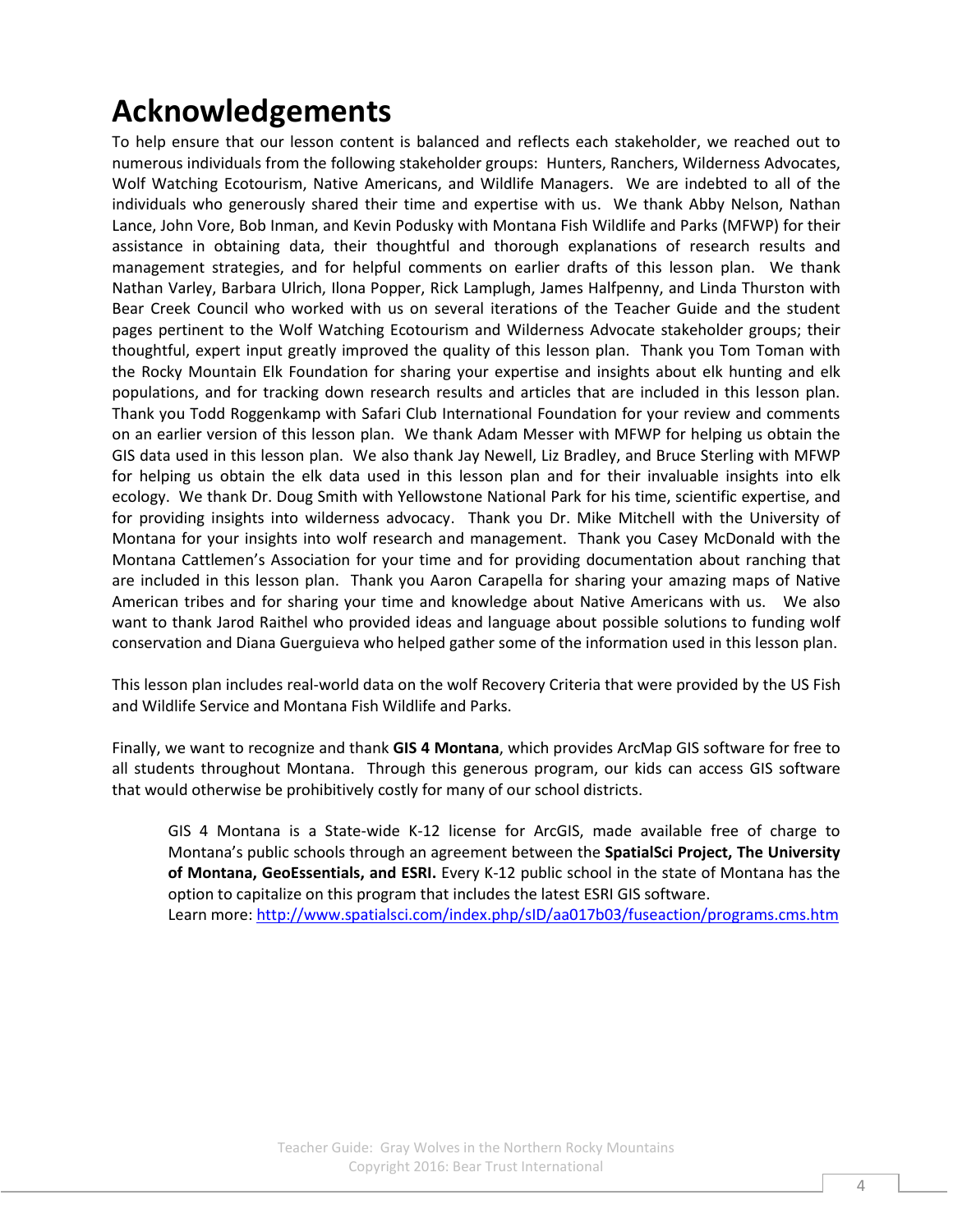# **Lesson Materials**

All lesson materials are available for free download on Bear Trust International's website: <http://beartrust.org/gray-wolves-in-the-northern-rockies>

- Introductory Video: "Gray Wolves in the Northern Rocky Mountains: A Conservation Puzzle"
- Teacher Guide (i.e., the guide you are reading)
- Student Pages for Individual Activity
	- o Student Pages: Definitions
	- o Student Pages: Instructions for Analyzing Data in Excel File
	- o Student Pages: Questions about Excel Data
	- o Student Pages: Instructions for Analyzing GIS Data
	- o Student Pages: Questions about GIS Data
- 6 Different Sets of "Stakeholder Activity Instructions", one for each Stakeholder Group
- 6 Different "Stakeholder Folders", one for each Stakeholder Group
- Real-World Datasets
	- o Excel Data File: "Excel Datasets\_Wolves"
	- o GIS Data File: "GIS Data\_Wolves"
- **•** Answer Keys
	- o ANSWER KEY: Questions about Excel Data
	- o ANSWER KEY: Excel Data with Graphs
	- o ANSWER KEY: Questions about GIS Data
- Excel software, or graphing paper and calculators for each student
- ESRI ArcMap software. It's free!
	- o SPECIAL INSTRUCTIONS:
		- **If you are a Montana school** you already have permission to use ArcMap GIS software at no cost, thanks to the generosity of GIS 4 MT Initiative.

To download ArcMap GIS software, contact Jeff Crews at [jeff@spatialsci.com.](mailto:jeff@spatialsci.com)

- If your school has a SCHOOL CAMPUS LICENSE for ESRI products, then you already have the necessary software to use this lesson plan. Contact your School IT Department.
- If your school does not have a SCHOOL CAMPUS LICENSE for ESRI products, then you can download the software "ArcGIS for desktop" for a free 60-day trial. <http://www.esri.com/software/arcgis/arcgis-for-desktop/free-trial>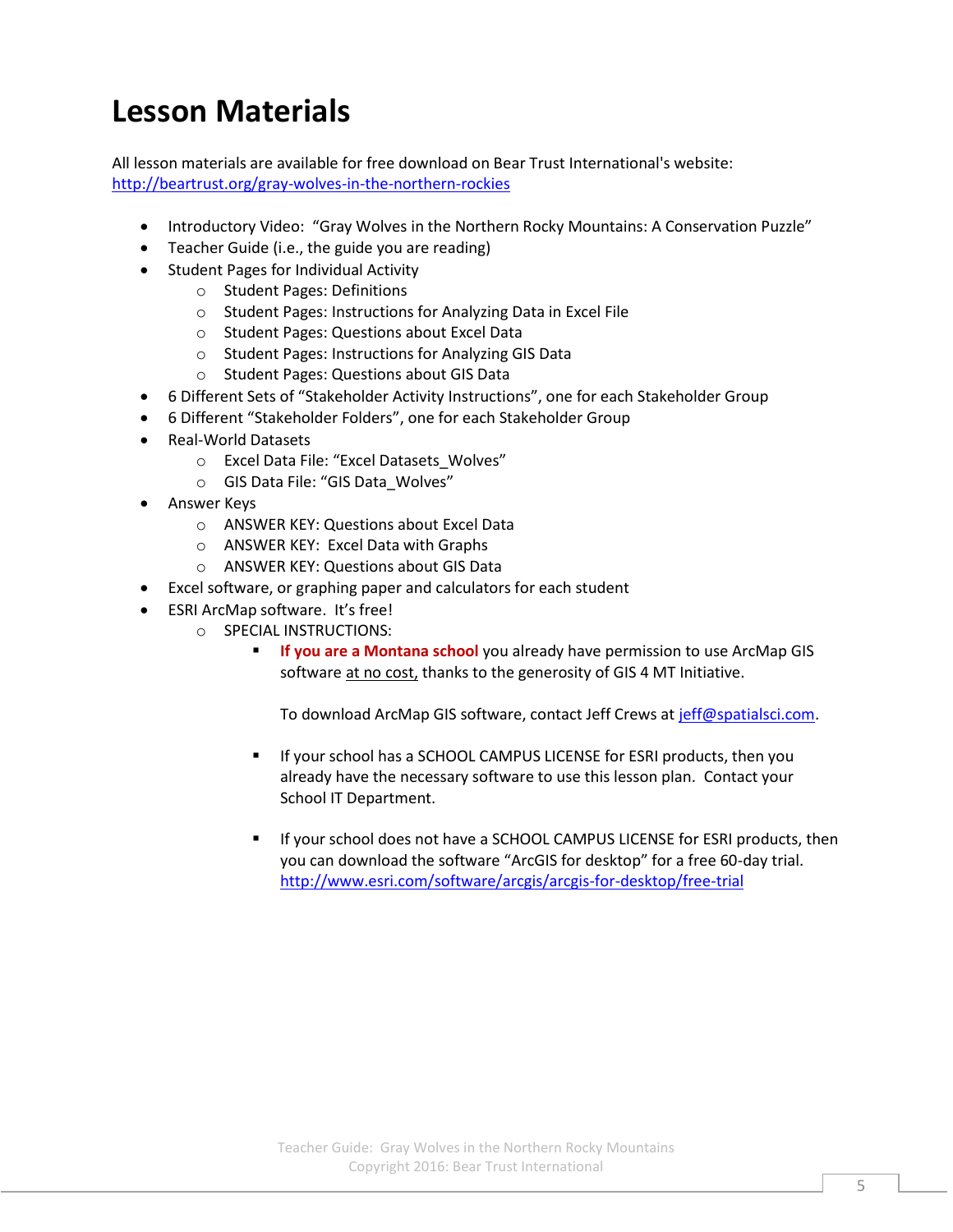# **Background Information for Teachers**

## **Lesson Structure**

By design, this lesson plan uses a "flipped learning model". Rather than asking teachers to lecture, we ask students to actively participate in the process of discovery through scientific inquiry. Using realworld datasets, your students will address a timely conservation issue. In addition, this lesson plan promotes peer-to-peer learning by tasking student groups to share their findings and information with their peers. As such, most of the informational content (including definitions, explanations, etc.) are located in the Student Pages, Stakeholder Activity Instructions, and in the Datasets.

There are several components of this lesson plan and all of them are linked and build successively upon each other. For example, one component of this lesson plan asks students to independently analyze real-world data, create graphs, and interpret graphs. During the next lesson component, students are instructed to reference the graphs they created as evidence to support statements.

The capstone activity is a mock stakeholder meeting. The goals of this stakeholder meeting include:

- 1. Understand the different perspectives of each stakeholder
- 2. Determine "common ground" among the stakeholders

3. Work together to identify issues and possible solutions to those issues, and provide input on how stakeholders can collaboratively move forward to ensure successful wolf conservation

### **Background about Wolf Conservation**

Gray wolves in the Northern Rocky Mountains were listed as Endangered under the Endangered Species Act (ESA) in 1973. At that point, gray wolves were placed under federal protection with the US Fish and Wildlife Service. The goal of the ESA is to recover listed species to the point that federal protection is no longer needed and management of the listed species can be returned to state wildlife agencies.

After the gray wolf was listed as Endangered, the US Fish and Wildlife Service worked to reintroduce gray wolves into the Rocky Mountains. During 1995-1997, they relocated 41 wolves from western Canada and northwestern Montana into the Greater Yellowstone Recovery Area and they relocated 35 wolves from Canada into central Idaho. These wolf reintroduction efforts worked! Many relocated wolves survived, many alpha pairs reproduced, and the number of wolves in the Northern Rocky Mountains started to increase.

Shortly after wolves were re-introduced into the Northern Rockies, the states of Idaho, Montana, and Wyoming began developing their Wolf Conservation Plans. The purpose of these State Wolf Conservation Plans is to serve as Wolf Management Plans when and if wolves are delisted.

#### **Wolf Delisting: Politically Complex**

In March, 2008, the US Fish and Wildlife Service **delisted** the Northern Rocky Mountain gray wolf in Montana, Idaho and portions of Oregon and Washington. In July, 2008, 12 parties joined together and filed a lawsuit regarding the delisting of the Northern Rocky Mountain gray wolf. Shortly thereafter, the Northern Rocky Mountain gray wolf was **relisted** as an Endangered Species because there was no evidence of connectivity between wolf populations and it was determined that the state of Wyoming didn't have a sufficient Wolf Management Plan at that time. In 2009, there was another brief **delisting** followed by another **relisting**, followed by a **delisting** in 2011 of the wolf populations in Montana, Idaho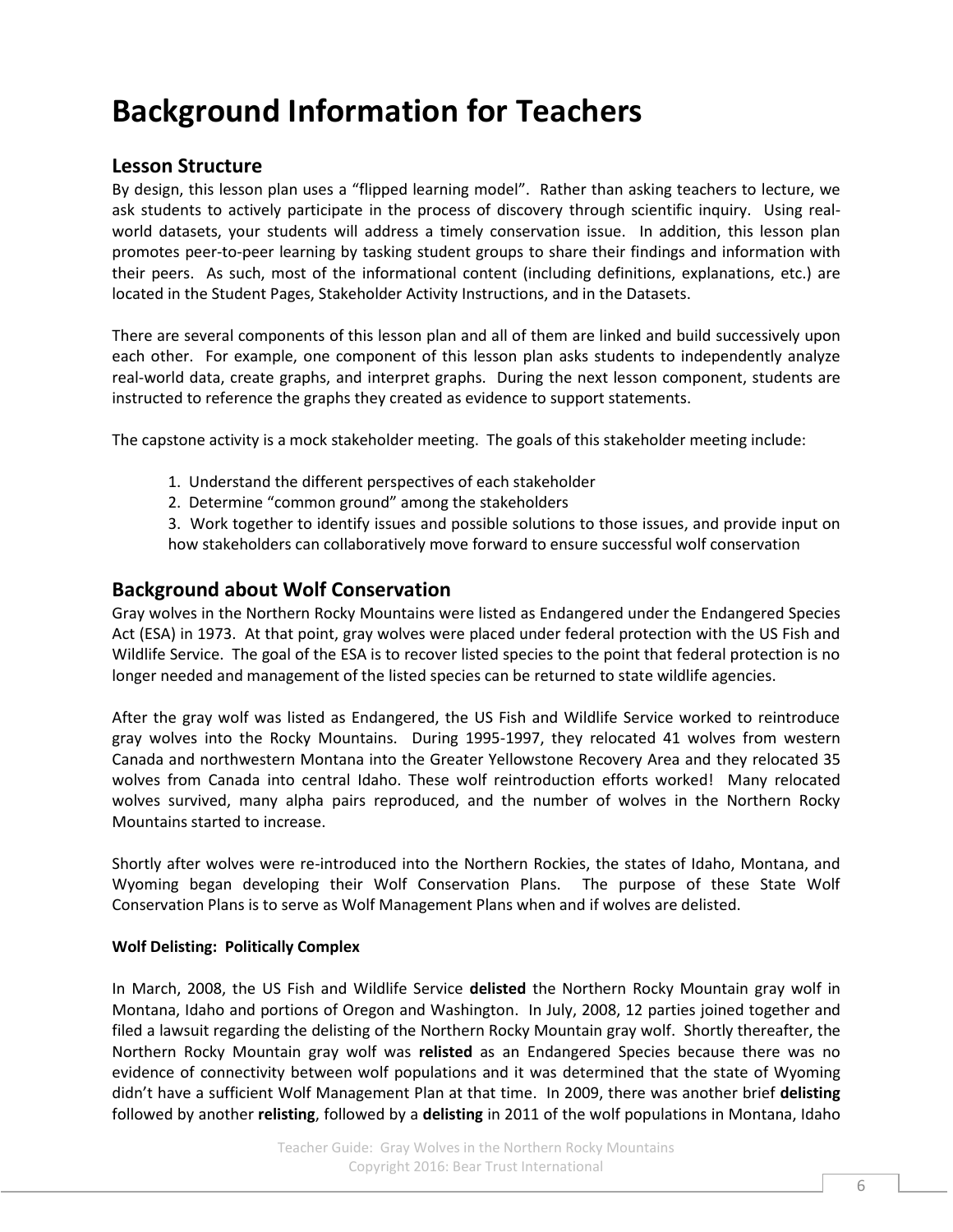and parts of Washington and Oregon. In 2012, the wolf population in Wyoming was **delisted** and then **relisted** again in 2014. As of August, 2016 the gray wolf population in Wyoming is listed as an endangered species while the wolf populations in Montana, Idaho, and parts of Washington and Oregon remain delisted.

Whew! Understanding the policies underlying the delisting process is beyond the scope of this lesson plan, but we provide the brief delisting history as context and we ask students in the introductory video this question: "How do we KNOW when a listed species is ready for delisting, anyway?"

Answer: look in the Gray Wolf Recovery Plan. When it was created, it provided a road map to recovery with science-based recovery criteria that must be met before a listed species can be considered for delisting.

#### **Recovery Criteria for Gray Wolves in the Northern Rocky Mountains:**

*This wolf population must contain at least 300 wolves and 30 breeding pairs and must be equitably distributed in the 3 recovery areas within Montana, Idaho, and Wyoming for at least 3 consecutive years.*

As part of this wolf conservation lesson plan, your students will receive the real-world data pertinent to the Recovery Criteria for gray wolves in the Northern Rocky Mountains. They will learn how to graph the data and interpret their graphs to determine whether or not wolves in the Northern Rockies have met Recovery Criteria.

#### **Wolf Conservation Stakeholder Groups**

Successful wolf conservation is grounded in sound science. In addition, there must be collaboration among wolf conservation stakeholders to ensure long term wolf conservation. As part of this wolf lesson plan, your students will learn about the different wolf conservation stakeholders including: Hunters, Wilderness Advocates, Wolf Watching Ecotourism, Ranchers, Native Americans, and Wildlife Managers/Scientists.

Stakeholders view natural resources differently, but broadly speaking there are two general philosophies: 1) Preservation, and, 2) Conservation.

Generally, **Preservation means "no use" of natural resources** and **Conservation means "wise use" of natural resources.** Most people who subscribe to a preservation philosophy view the wolf from a coexistence perspective and do not use hunting. Most people who subscribe to a conservation philosophy value hunting as an important conservation tool used by wildlife managers to help keep habitat and wildlife populations in balance. Your students will be learning more comprehensive definitions of these two philosophies and will be sharing this information through peer-to-peer learning.

Finally, this lesson plan focuses on wolf conservation in the Northern Rocky Mountains. However, other states outside of the Rockies (like Minnesota, Michigan, Wisconsin, and Alaska) also have viable wolf populations and some of these states face the same issues regarding wolf conservation that are addressed in this lesson plan.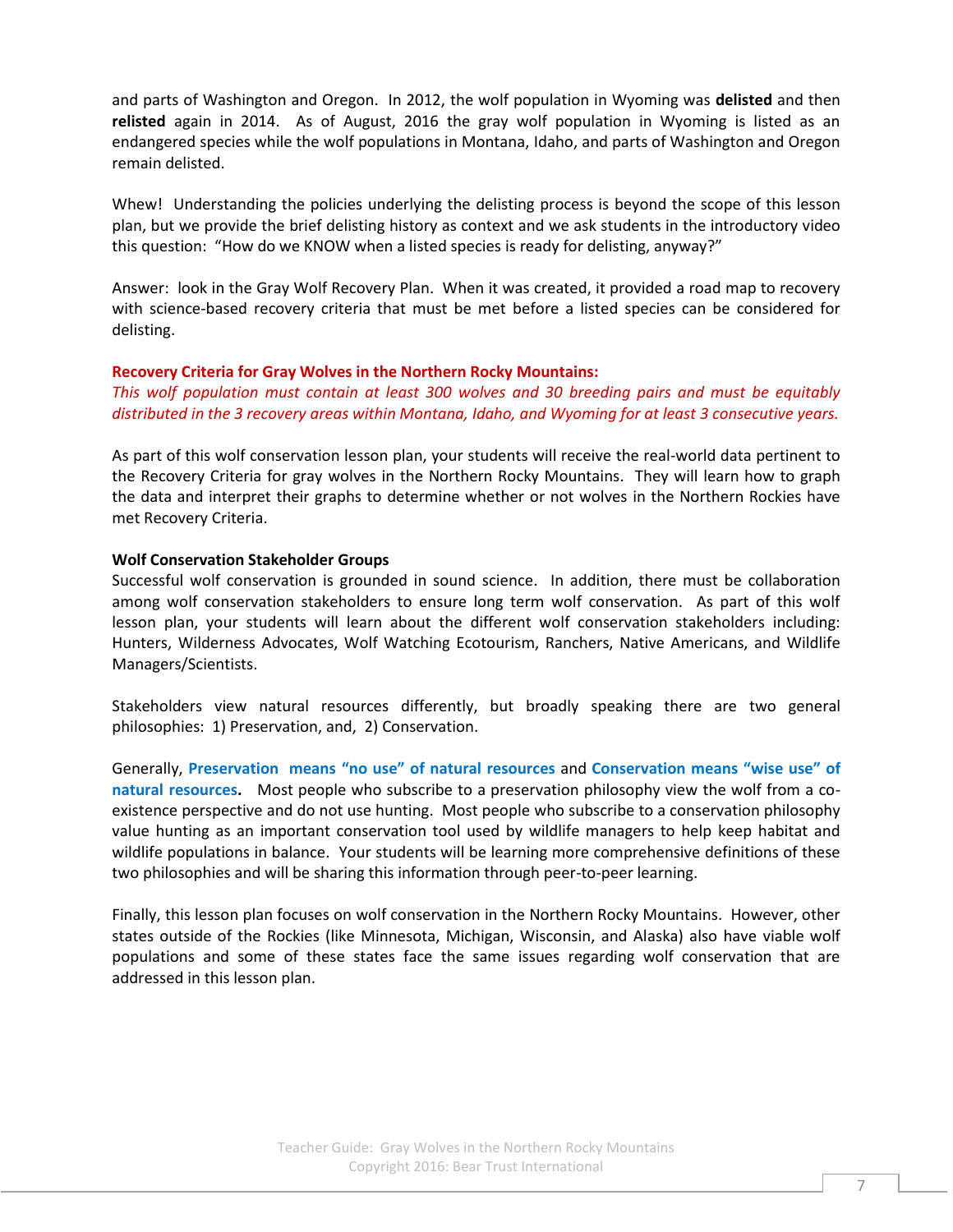# **Lesson Procedure**

## **1. INTRODUCTORY VIDEO**

 Show your students the Introductory Video called *"Gray Wolves in the Northern Rocky Mountains: A Conservation Puzzle"*

You can either present the short video to the entire class, or assign it as homework.

 At the conclusion of the video, tell your students that they are now gray wolf scientists who will be using real-world data to determine whether gray wolves in the Northern Rocky Mountains have met Recovery Criteria. They will also be using the data to answer other questions that have implications for wolf conservation.

## **2. INDIVIDUAL ACTIVITY 1: Evaluating Data on Wolf Recovery Criteria (Excel Data File)**

Summary: This individual activity asks students to work through six Excel datasets on gray wolves, and to answer questions about their data analyses. Each dataset is presented in a table format. For some tables, students will be asked to do simple calculations. For all tables, students will be asked to graph and interpret data. Many of the graphs your students create will be referenced by different student groups during the Stakeholder Meeting.

- Provide each student access to **Excel software** (or provide graph paper and calculators)
- Provide each student the excel dataset called "**Excel Datasets\_Wolves**"
- Hand out (or provide digital access to) the following pages to each student:
	- **F** Student Pages: Definitions
	- **F** Student Pages: Instructions for Analyzing Data in Excel File
	- **F** Student Pages: Questions about Excel Datasets

\*\* In the document called "Student Pages: Questions about Excel Datasets", students will be asked to cut and paste graphs that they created using the Excel data. If you provide digital access to the page "Student Pages: Questions about Excel Datasets" then students can cut and paste graphs directly into this document. If you hand out hard copies of the page "Student Pages: Questions about Excel Datasets" then students will need to cut and paste each of their graphs onto a separate page.

- Ask students to read "Student Pages: Definitions" and to follow the instructions provided in "Student Pages: Instructions for Analyzing Data in Excel File". This can be assigned as homework.
- If your students do not have experience working with Excel software, they can find instructions for using Excel to produce graphs here:<http://www.excel-easy.com/data-analysis/charts.html>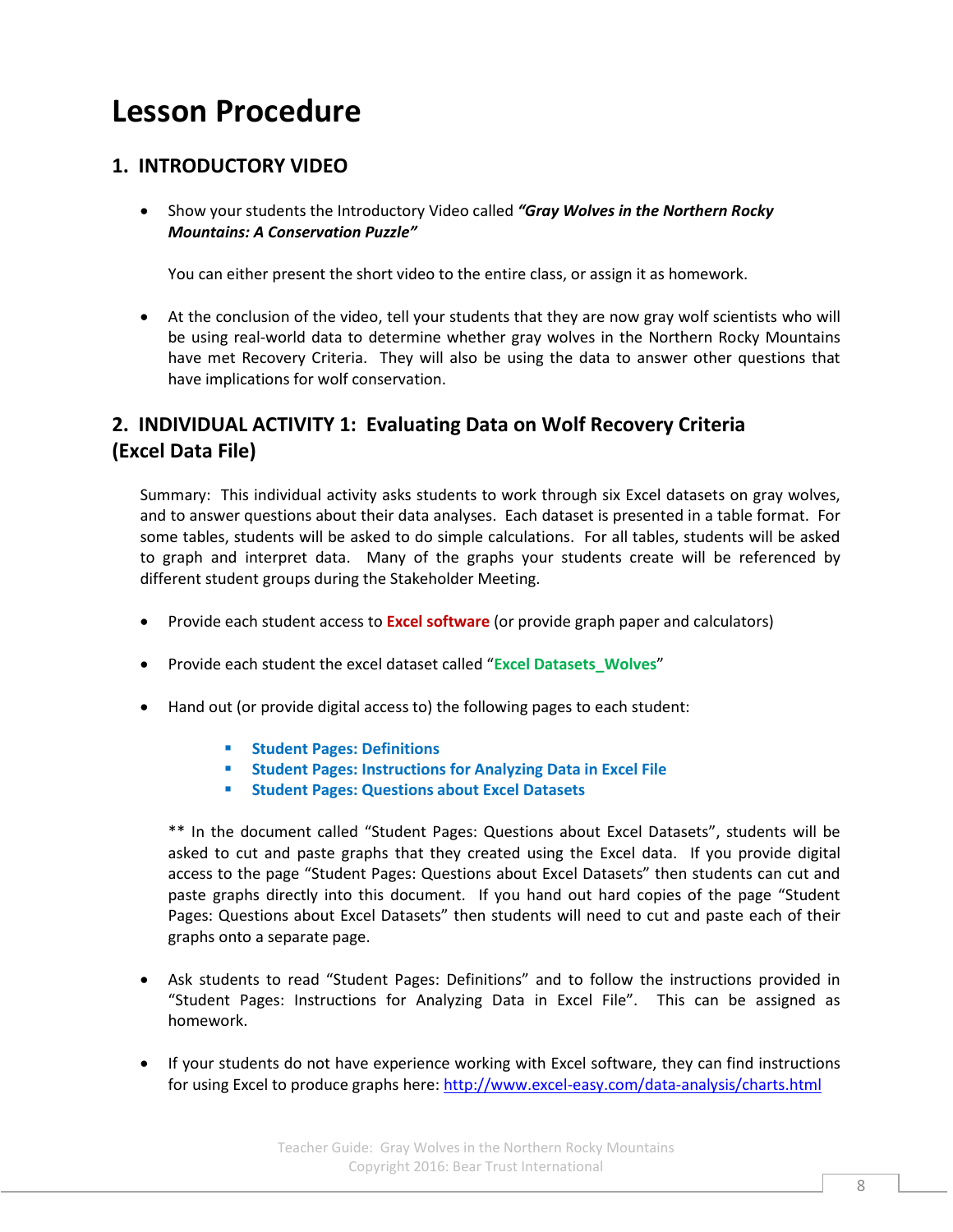- All the correct graphs are located in your answer key called: **ANSWER KEY: Excel Data with Graphs.**
- All the answers to questions are located in the answer key called: **ANSWER KEY: Questions about Excel Datasets.**
- If you want your students to turn in their answers to the questions from "Student Pages: Questions about Excel Datasets" ask them to first make a copy that they will keep for themselves. They will need their answers during the Stakeholder Meeting.

## **3. INDIVIDUAL ACTIVITY 2: GIS Data**

Summary: This individual activity asks students to follow a simple GIS tutorial as they learn about the spatial distribution of gray wolf packs in the Northern Rocky Mountains. The GIS Tutorial was designed for beginning GIS users.

Provide each student access to **ESRI's ArcMap software** (i.e., GIS software).

For instructions on how to download the ESRI ArcMap GIS software for free, please refer to the "Lesson Materials" section.

- Provide each student the zipped dataset called "**GIS Data\_Wolves**"
- Hand out (or provide digital access to)the following pages to each student:
	- **Student Pages: Instructions for Analyzing GIS Data**
	- **F** Student Pages: Questions about GIS Dataset

\*\*In the document called "Student Pages: Questions about GIS Dataset", students will be asked to cut and paste the map layout they created using the GIS data. If you provide digital access to the page "Student Pages: Questions about GIS Dataset" then students can cut and paste their map layout into this document. If you hand out hard copies of the page "Student Pages: Questions about GIS Dataset" then students will need to cut and paste their map layout onto a separate page.

- Tell your students to follow the instructions provided in the "Student Pages: Instructions for Analyzing GIS Data". The GIS instructions are designed for beginner GIS users. Your students should have a lot of fun!
- Go around to each student and make sure they are on the right track. You have all the answers to the GIS questions, and the final map layout, in your answer key: **ANSWER KEY: Questions About GIS Data.**
- If you want your students to turn in their answers to the questions from "Student Pages: Questions about GIS Data" ask them to first make a copy that they will keep for themselves. They will need their answers during the stakeholder meeting.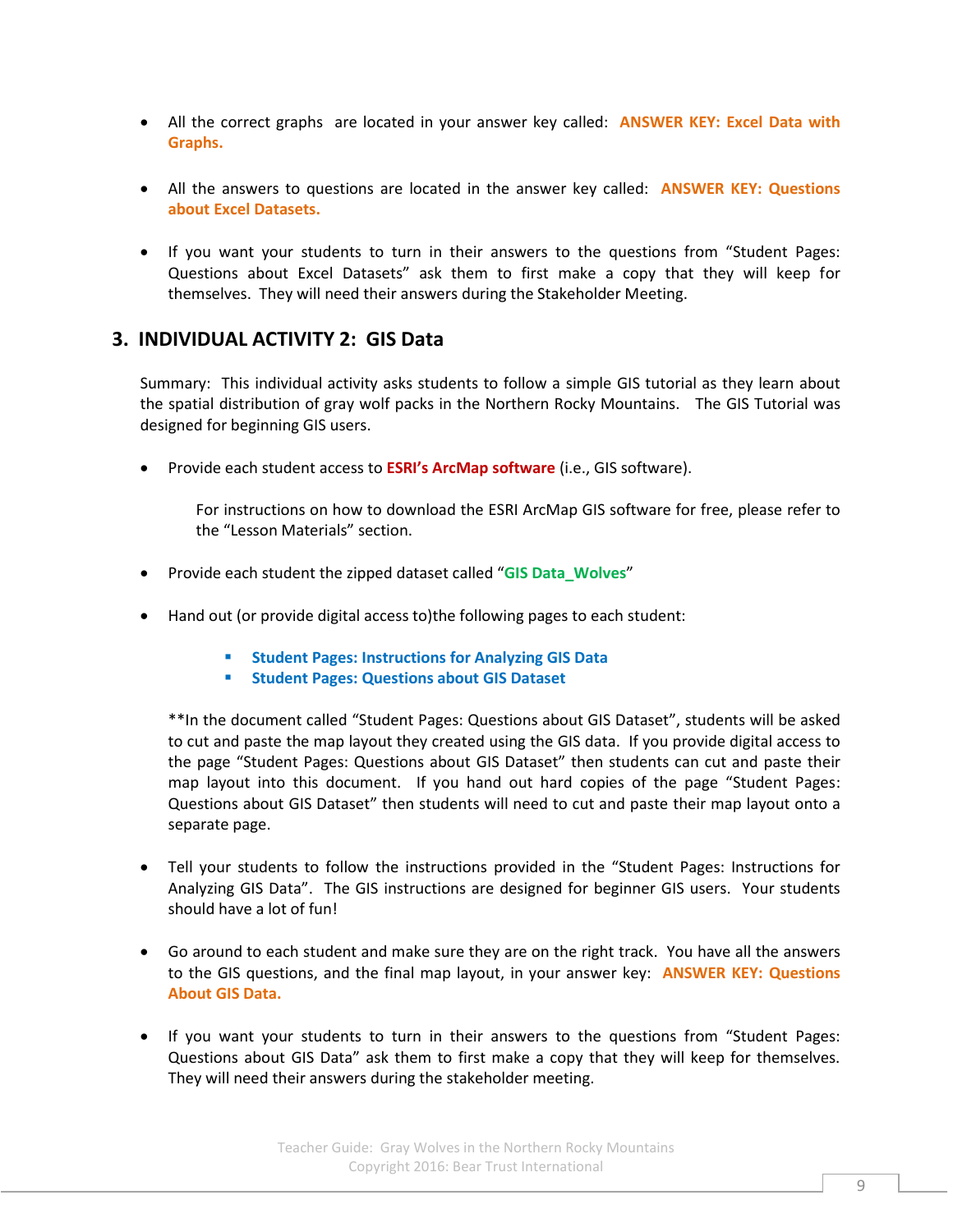## **4. DISCUSSION: Findings from Individual Activities**

Hold a short class discussion about major findings from the Individual Activities. The main goal of this discussion is to ensure that all students are on the same page about the FACTS before they begin the stakeholder meeting.

### **Suggested Discussion Questions**:

- Based on your analyses of Excel data, have gray wolves in the Northern Rocky Mountains met Recovery Criteria? Substantiate your answer.
- When a wildlife species is listed as endangered or threatened, the management of this species falls under the jurisdiction of the US Fish and Wildlife Service. If a species is delisted, who is responsible for managing the delisted species?
- Since the gray wolf was delisted in Montana and Idaho in 2011, have wolf populations in these two states fallen below criteria set forth by the US Fish and Wildlife Service?
- $\div$  If wolf populations ever do go below criteria set forth by the US Fish and Wildlife Service, what will happen to the management of wolves?
- In 1995-1997, 76 gray wolves were relocated to Central Idaho and Yellowstone National Park. Based on your GIS work, do you think gray wolves successfully expanded their geographical range?
- Are wolves inside Yellowstone National Park managed differently than wolves that live outside Yellowstone National Park? If yes, describe the differences.
- There's a lot a media attention on wolves inside Yellowstone National Park. Based on your GIS analyses that included data from 2014, what percentage of all Northern Rocky Mountain wolf packs lived INSIDE Yellowstone National Park during 2014?
- How quickly did the wolf population grow in Northern Rocky Mountains after 76 wolves were reintroduced into this area? What does that tell you about the gray wolf's reproductive potential?
- ❖ Why are some wolves lethally removed by wildlife professionals?
- For the management of any wildlife species (including wolves), what do wildlife agencies use to help guide decision-making?
- **FINAL QUESTION:** In addition to the role that science plays in the conservation of gray wolves, what else is important to ensure successful wolf conservation?

After you have discussed the final question, tell your students something like this:

**"In the next activity, you will be working in groups and participating in a stakeholder meeting about gray wolf conservation in Montana. Stakeholder meetings provide all those who have a stake in the issue a chance to be a part of the process and stay involved"**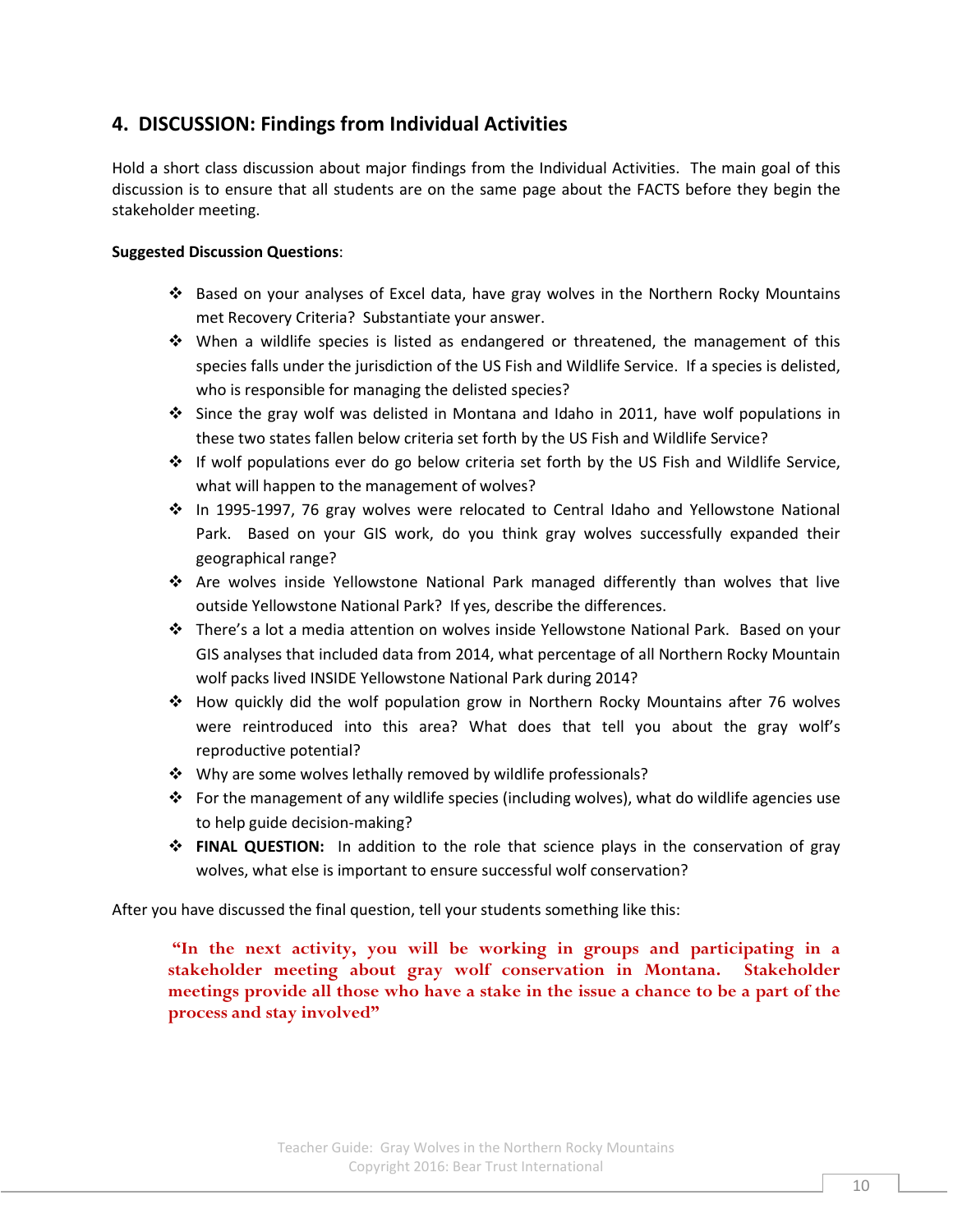## **5. GROUP ACTIVITY: STAKEHOLDER MEETING**

### **Preparation for the Stakeholder Meeting**

**Step 1:** Assign each student to one of six stakeholder groups: Hunters, Ranchers, Wolf Watching Ecotourism, Wilderness Advocates, Native Americans, and Wildlife Managers/Scientists.

**Step 2:** Hand out the appropriate "Stakeholder Activity Instructions" to each group. For example, the students in the **Hunter Stakeholder** group will get the student pages called "Stakeholder Activity Instructions: Hunters".

**Step 3:** Ask each group to follow instructions in their "Stakeholder Activity Instructions". The "Stakeholder Activity Instructions" are different for each group. In their "Stakeholder Activity Instructions", each group will be provided some information about their stakeholder group, and students will also be asked to do additional research. Each group will be instructed to put together a 3-5 minute presentation (Powerpoint or Prezi work best) about their stakeholder group, which they will present to the class at the beginning of the Stakeholder Meeting. Information about specific details that must be included in each presentation are provided in "Stakeholder Activity Instructions" for each of the six student groups.

In addition to "Stakeholder Activity Instructions", each student group has a different Stakeholder Folder, which includes articles and other documents pertinent to each stakeholder. For example, the **Hunter Stakeholder** group has a Stakeholder Folder called "Hunter Stakeholder Folder", which includes five articles and one document. The "Stakeholder Activity Instructions: Hunters" includes instructions about what students should do with materials in the "Hunter Stakeholder Folder".

**Step 4:** Give your students time to work in their groups on this activity. Group work can be assigned as homework.

#### **The Day of the Stakeholder Meeting**

**Step 5:** On the day of the Stakeholder Meeting, you will be the Stakeholder Meeting Facilitator. Welcome the six Stakeholder Groups by saying something like this:

**"Welcome to the First Annual Gray Wolf Conservation Stakeholder Meeting, held on this \_\_\_ day of \_\_\_. I will be your Meeting Facilitator today and I'm pleased to welcome the following Stakeholder Groups: Ranchers, Wilderness Advocates, Hunters, Native Americans, Wolf Watching Ecotourism, and Wildlife Managers/Scientists.**

**It's important to remember that individual people can belong to several stakeholder groups, for example a Hunter might also be a Wilderness Advocate. A Wilderness Advocate might also be a Rancher, etc. For our stakeholder meeting, however, each person will represent only their stakeholder group.**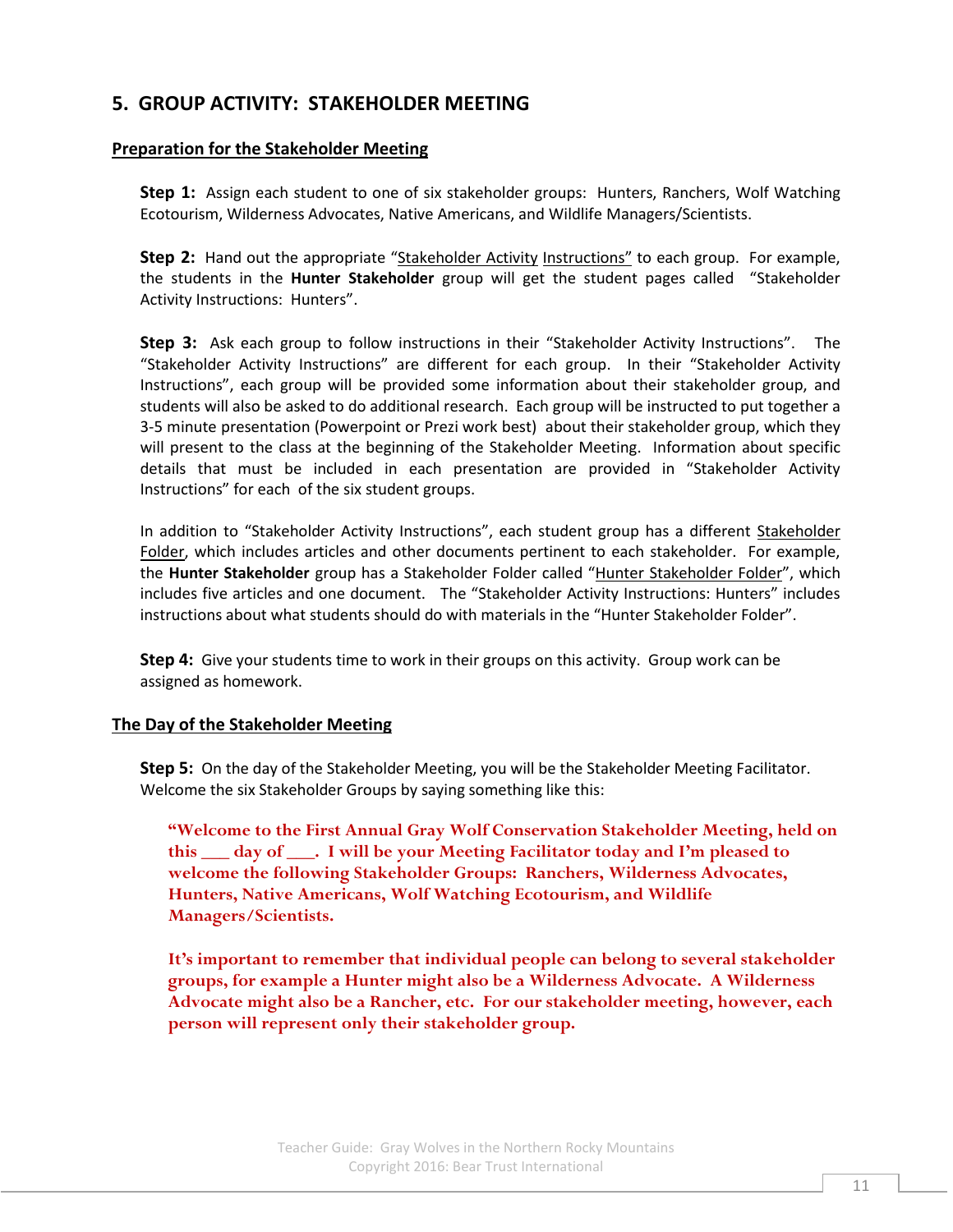**During our Stakeholder Meeting, we have three goals:**

**1. We need to understand the different perspectives of each stakeholder**

**2. We need to determine "common ground" among stakeholders**

**3. We need to identify issues and work collaboratively to find possible solutions to these issues. We need to figure out how we can move forward to ensure successful wolf conservation that considers all stakeholder perspectives/goals are considered.** 

**Let's get started with Goal #1 by hearing from each Stakeholder Group. Each group will have 3-5 minutes to present their perspectives regarding gray wolf conservation in the Northern Rocky Mountains".**

**Step 6:** Ask each group to take turns giving their 3-5 minute presentation. Follow this presentation order: Ranchers, Wilderness Advocates, Hunters, Native Americans, Wolf Watching Ecotourism, and Wildlife Managers/Scientists.

PLEASE NOTE: the Wildlife Managers/Scientists group has been instructed to put together a 5-10 minute presentation. This group has been allotted a longer presentation time because their job is relatively more complex because they need to consider and address the values of ALL stakeholders. In addition, the Wildlife Managers/Scientists group has been instructed to present several videos as part of their presentation.

**Step 7:** After all groups have given their presentations, begin a facilitated discussion to address Goal #2, "Finding Common Ground".

#### **Suggested Questions and Topics for Discussion about "Finding Common Ground":**

- What are some things that all or some stakeholders can agree on? For example, do we all agree that gray wolves in the Northern Rocky Mountains have met Recovery Criteria defined by the US Fish and Wildlife Service?
- \* Do most of us agree that at least SOME wolves should be on the landscape? We know that some stakeholder groups might want fewer wolves and some stakeholder groups might want more wolves, but can we at least agree that some wolves should be part of the natural system?
- Do we all agree that wolves are wild animals, and as such, should be managed by the government in trust FOR the public?
- \* Do we all agree that science should help guide decisions regarding the conservation of wild wolf populations?
- Do we all agree that the wolves that live inside Yellowstone National Park are, and should continue to be, managed differently than wolves that live outside Yellowstone National Park?

**Step 8:** After the stakeholder groups have identified some common ground, move on to Goal #3.

At this point, your job as Stakeholder Meeting Facilitator becomes critically important. You don't want this portion of the meeting to turn into an argument. We are trying to reduce conflict, not increase it. One goal of this part of the meeting is to have the stakeholders voice their issues. Another goal is to provide a platform for students to collaboratively work to identify possible solutions to these issues.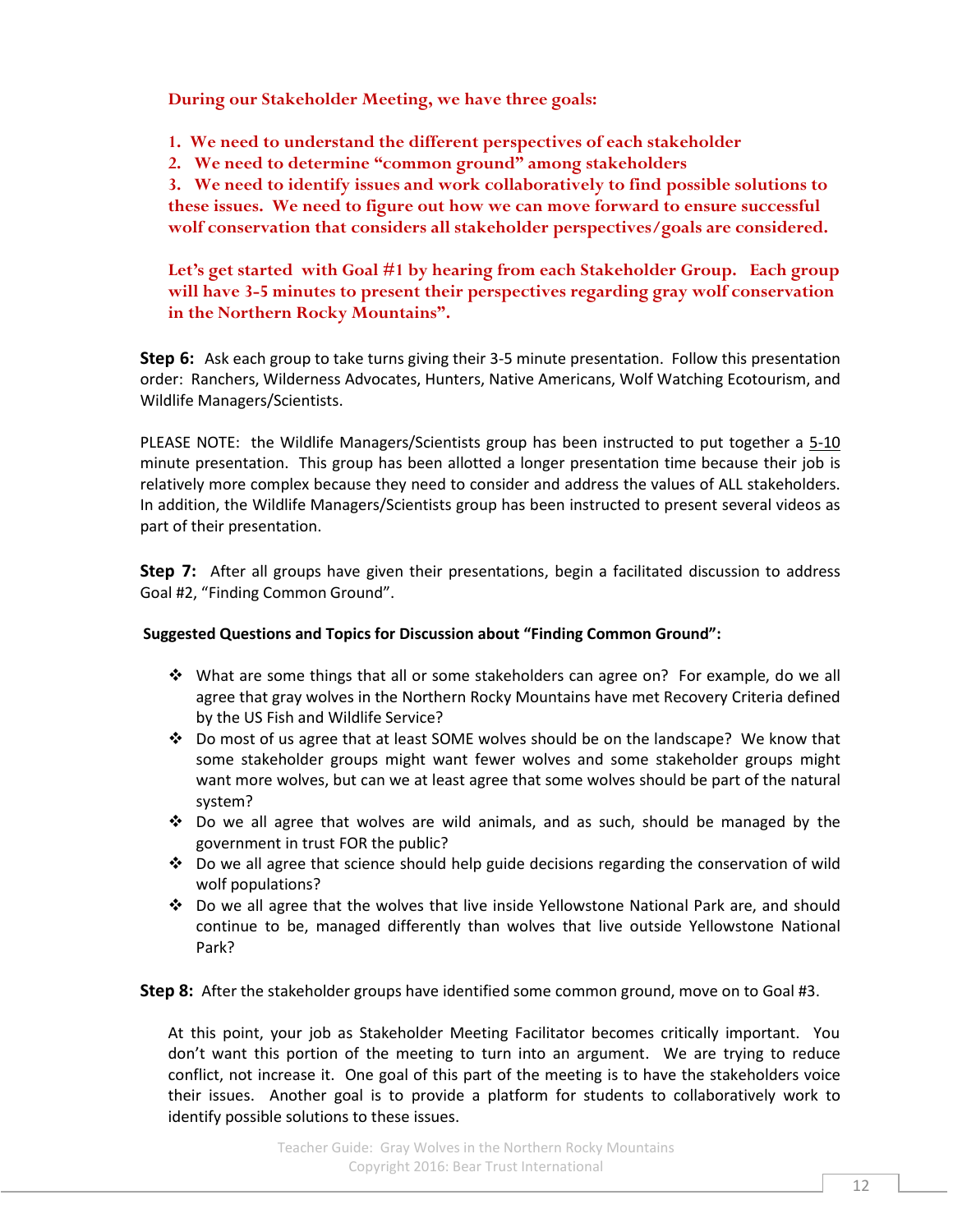Start this portion of the Stakeholder Meeting by saying something like this:

**"Great! We've found some common ground. Now, we are going to address Goal #3. Here's how it's going to work: I'll provide each stakeholder group a turn to voice one or more issues you believe are important to your stakeholder group. Let's go around the room and let each stakeholder group voice their issue/s. We'll listen to all the issues first, and then we'll tackle some of the issues together to see if we can come up with some solutions. Remember that it's important to respect everyone's values, and to give everyone an opportunity to state their opinions. Let's start with Ranchers. What is one issue you'd like to bring to the attention of the rest of the stakeholders?"**

Go around to each stakeholder group and ask them to voice an issue. Make a list of the issues on your smart board or chalk board. After all issues have been voiced, ask your students which issue they want to tackle first. Help your students discuss possible solutions. Below, you will find a list of major ISSUES and some POSSIBLE SOLUTIONS. Try to steer your students' discussion so that they collaboratively "discover" some possible solutions.

## **EXAMPLES OF MAJOR WOLF CONSERVATION ISSUES**

**ISSUE for HUNTERS:** The biggest issue for many hunters is their belief that wolves have made it difficult to successfully hunt elk and deer. Wolves compete with hunters for elk and deer and in some areas, the number of elk or deer has decreased as wolf numbers have increased. In some areas, wolves may also affect elk and deer behavior by making them more wary.

#### **POSSIBLE SOLUTIONS:**

1. Increase Hunter Access on Public and Private Lands

For many elk and deer hunters, having access to the lands where elk and deer are distributed is key to successful hunting. The Wildlife Management/Science Stakeholder Group and the Hunter Stakeholder Group read about ways to increase hunter access in the article called "Finding a Way In". Ask these two groups to discuss this possible solution.

#### 2. Restore and increase elk habitat

In some areas, a decrease in elk numbers can be attributed, in part, to loss of elk habitat. Especially in places where fire suppression has occurred, one solution may be to restore elk habitat. Ask the Hunter Stakeholder Group about this, they read about how the Rocky Mountain Elk Foundation has worked to restore elk habitat.

3. Continue to provide hunting opportunities for hunters so that they can actively participate in the management of elk and deer to help keep these populations in balance.

4. One of the biggest reasons elk are difficult to hunt is due to the recent unequal distribution of elk on private, irrigated lands during elk hunting season. Historically, elk herds in the West shared the landscape with working ranchers, most of these working ranchers did not provide opportunities for elk herds to graze on their irrigated lands year-round. Therefore, most elk herds did not spend hunting season on private,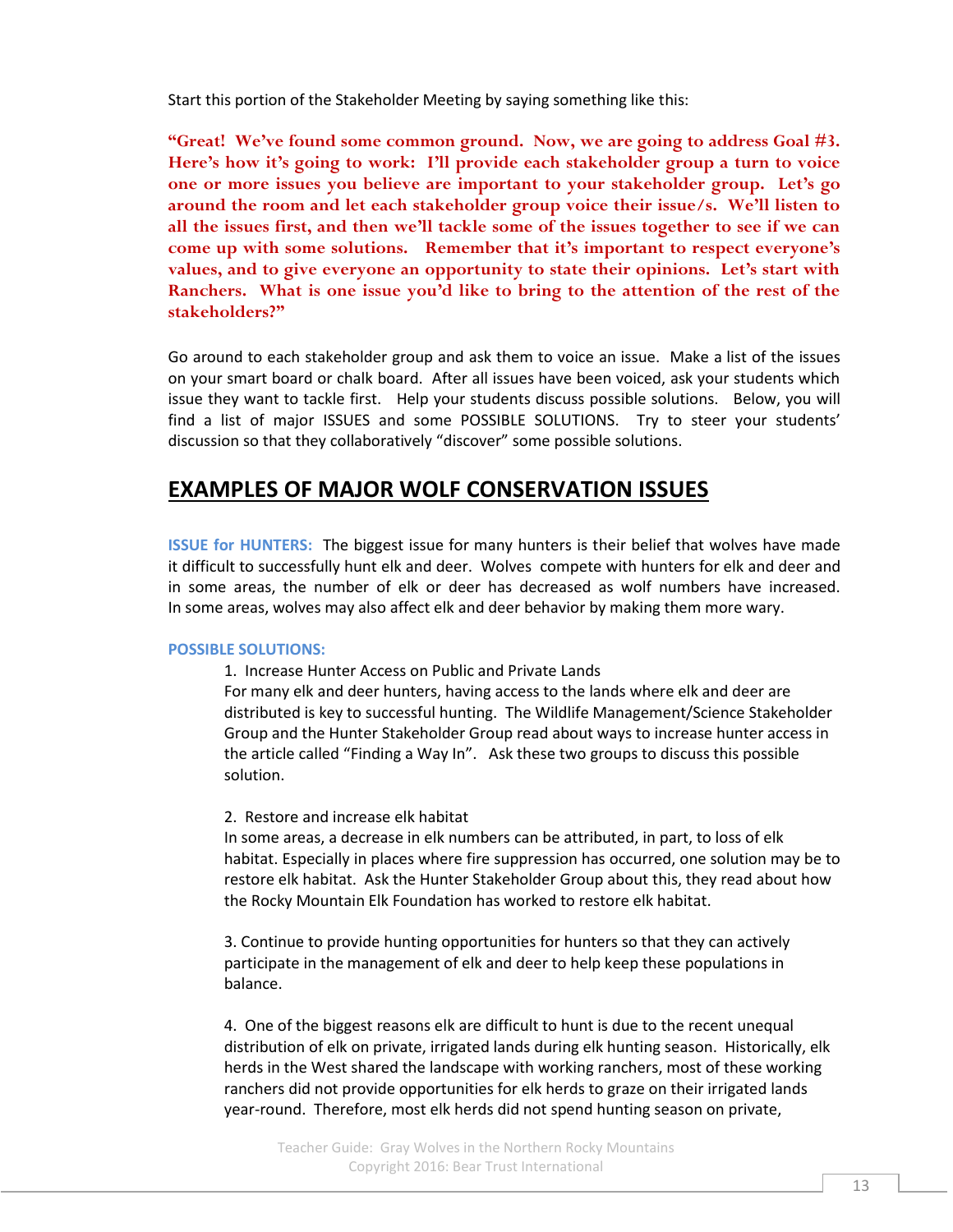irrigated lands where hunting may or may not be allowed. With the recent change in land ownership moving away from working ranches and towards hobby farms, more elk are permitted to distribute themselves year-round on private land that is irrigated, where hunters often have no access. This means that many elk are not accessible to elk hunters during elk hunting season because the elk are staying on private hobby farms. Can your class think of any solutions to this dilemma?

**ISSUE for RANCHERS:** The biggest issue for Ranchers is that wolves kill their livestock, pets and working dogs. This wolf depredation can seriously affect a Rancher's ability to make a living.

#### **POSSIBLE SOLUTIONS:**

1. Use non-lethal measures to reduce wolf-livestock conflict. The Wilderness Advocates Stakeholder group and the Wildlife Management/Science Stakeholder group learned about several non-lethal measures, ask these two groups to describe them.

1B. A specific non-lethal strategy to reduce wolf-livestock conflict is to allocate some of the public land as "off limits" to livestock. The Wilderness Advocates Stakeholder group read about this strategy, ask them to explain this possible solution.

2. Increase the number of wolves that can be hunted and trapped in areas where livestock is depredated by wolves. The Wildlife Manager/Science Stakeholder learned that wolf hunting can be an important conservation tool to help keep wolf numbers in balance with the system. Ask the Wildlife Manager/Science Stakeholder group to explain this.

The Wolf Watching Ecotourism Stakeholder read an article that showed the number of livestock mortality may actually INCREASE instead of decrease when wolves are lethally removed from livestock areas. Ask the Wolf Watching Ecotourism Stakeholder group to explain why.

3. Reimburse ranchers for livestock losses. The Wilderness Advocate stakeholder will tell you that groups like Defenders of Wildlife helped pay for reimbursements to ranchers for livestock losses up until year 2009. At that time, each state wildlife agency started their own reimbursement programs. Ask the Wildlife Manager/Science Stakeholder to provide information about this.

**ISSUE FOR WOLF WATCHING ECOTOURISM and WILDERNESS ADVOCATES:** For Wolf Watching Ecotourism and Wilderness Advocates Stakeholder groups, an important issue is protecting wolves that live in Yellowstone, or in other wilderness and tourism areas. Some of these wolves periodically travel outside Yellowstone Park and when they do, they might get hunted. The Wolf Watching Ecotourism industry has stated that when Yellowstone wolves are hunted, it negatively affects their business. Some Wolf Watching Ecotourism people, along with Wilderness Advocates, state that when alpha wolves are killed, it can cause a pack to splinter and cease to exist. Many Wilderness Advocates want to see continued wolf research in places like Yellowstone, and believe that the data may help states learn how to better manage social predators like wolves.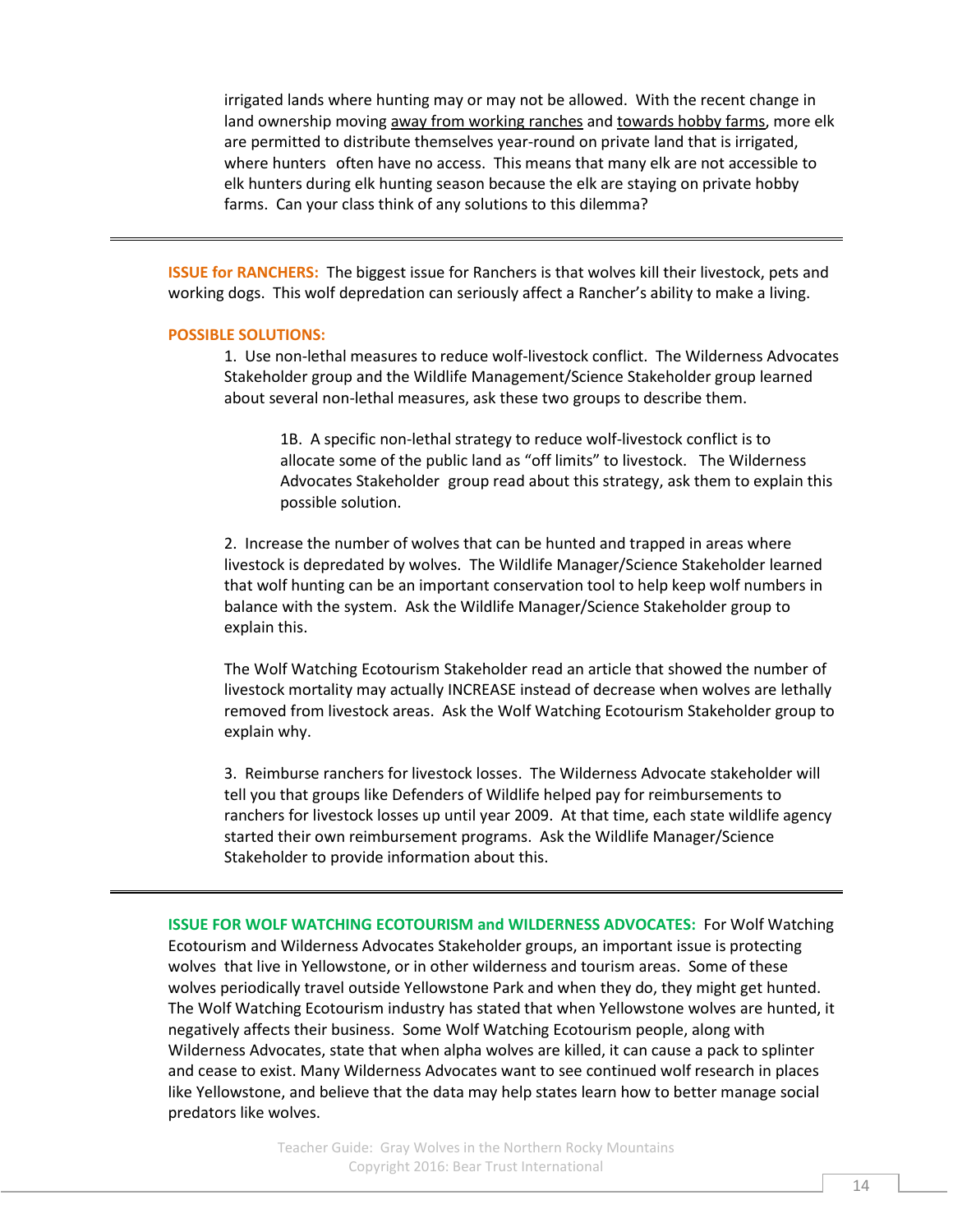#### **POSSIBLE SOLUTIONS:**

1. Provide a buffer zone around Yellowstone National Park, where wolves cannot be hunted.

It is worth reminding your students that wolves living inside Yellowstone are protected because they live inside a National Park, which is federally managed for the purpose of **preservation = no use**. Wolves that live outside Yellowstone in the state of Montana are not protected from hunting because these wolves are managed by the state of Montana for the purpose of **conservation = wise use**.

> Possible solution #1 is not currently feasible in the state of Montana because the Montana legislature passed a law a few years ago that specifically states Montana cannot establish buffers around national parks. Why? There has to be an administrative boundary somewhere and that administrative boundary is the national park boundary. The state of Montana manages wolves throughout the state for ALL people in Montana. As a wildlife agency that uses science as the basis for management decisions, Montana Fish Wildlife and Parks doesn't make management decisions based on individual wolves. They make management decisions based on the wolf population. Montana Fish Wildlife and Parks states that even when a Yellowstone wolf is hunted near the Yellowstone border, it does not affect the overall wolf population. The number of wolves in Montana is still well above the federally mandated criteria.

2. Reduce the number of wolves that can be hunted in management units that border Yellowstone National Park. Ask the Wolf Watching Ecotourism Stakeholder group to describe this possible solution.

#### **ISSUE FOR ALL STAKEHOLDERS:** who pays for wolf conservation?

The Hunter Stakeholder group learned that Hunters directly fund wildlife conservation. Money from hunting licenses and tags, and money from the Pittman-Robertson Act (a levy on firearms and ammunitions sales) directly funds wildlife conservation, including wolf conservation.

Does anyone else pay for wildlife conservation? Yes, many non-profit organizations (Bear Trust International, Rocky Mountain Elk Foundation, Wild Sheep Foundation, Wildlife Mississippi, World Wildlife Fund, Vital Ground, Safari Club International Foundation "First For Wildlife", Dallas Safari Club, Nature Conservancy, etc.) contribute to wildlife conservation through the purchase of habitat conservation easements and protecting wildlife habitat, by conducting research on wildlife and doing conservation education, and through land stewardship. Federal agencies like the US Fish and Wildlife Service and the National Park Systems also contribute to wildlife conservation, which is paid for by US citizens who pay taxes.

Ask your students if they can think of any other ways we (all stakeholders) could collaborate to help pay for wolf conservation?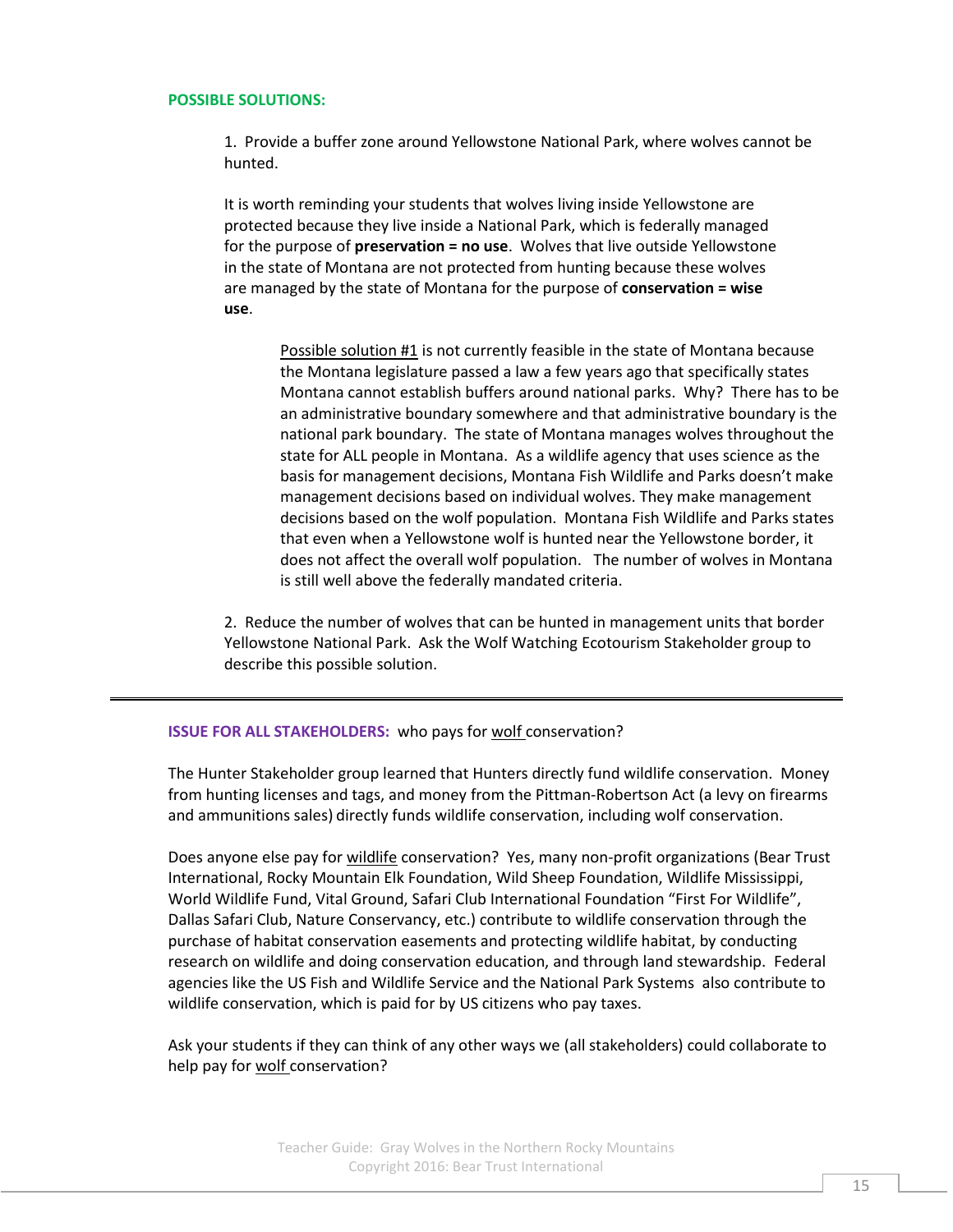#### **POSSIBLE SOLUTION:**

1. What if we expanded the Pittman-Robertson Act? The Pittman Robertson Act began in 1937. It's also called the "Federal Aid in Wildlife Restoration Act". Here's how it works. Every time someone purchases a firearm or ammunition, there is an 11% tax placed on this purchase. The money generated from this tax is apportioned to state wildlife agencies for wildlife conservation work, including wolf conservation.

What if we expanded this idea and taxed items related to non-consumptive uses associated with wolves? In this way, people who value wolf watching and people who value products from freeranging livestock can contribute financially to wolf conservation.

For example, we could levy a tax on all outdoor hiking items and on mass-produced artistic and creative products which make use of wolf imagery (calendars, t-shirts, television documentaries). We could levy a tax on the sale of beef, goat, and sheep products that are produced on land shared with wolf packs.

As a consumer, would you pay an additional 10 cents a pound for ground beef, or an extra 50 cents for your annual wildlife calendar, to help ensure viable wolf populations?

What does your class think about this possible solution? Do they have any other possible solutions?

Note: The Conservation and Reinvestment Act (CARA) addresses some of these ideas. Does it make sense to create additional Acts along the lines of CARA for the purpose of helping to distribute the costs of wolf conservation among both consumptive and non-consumptive users?

**ISSUE FOR SOME STAKEHOLDERS:** An issue that affects some stakeholders is wolf hunting and trapping. Some stakeholders, like Wilderness Advocates and some Wolf Watching Ecotourism, do not agree that wolves should be hunted or trapped.

#### **DISCUSSION:**

The Wildlife Manager/Science group learned that wolf hunting and trapping are important conservation tools that help keep wolf numbers in balance with the natural system, help minimize livestock losses, and help maintain hunting opportunities for ungulate hunters. Most Wolf Watchers and Wilderness Advocates share a **preservation = no use** philosophy, which differs from the philosophy held by state wildlife agencies, who are mandated to manage wildlife resources per the **conservation = wise use** philosophy. Although it can be difficult to get these two philosophical camps to agree completely on a single solution, it is useful to hold a discussion to see if any partial solutions emerge.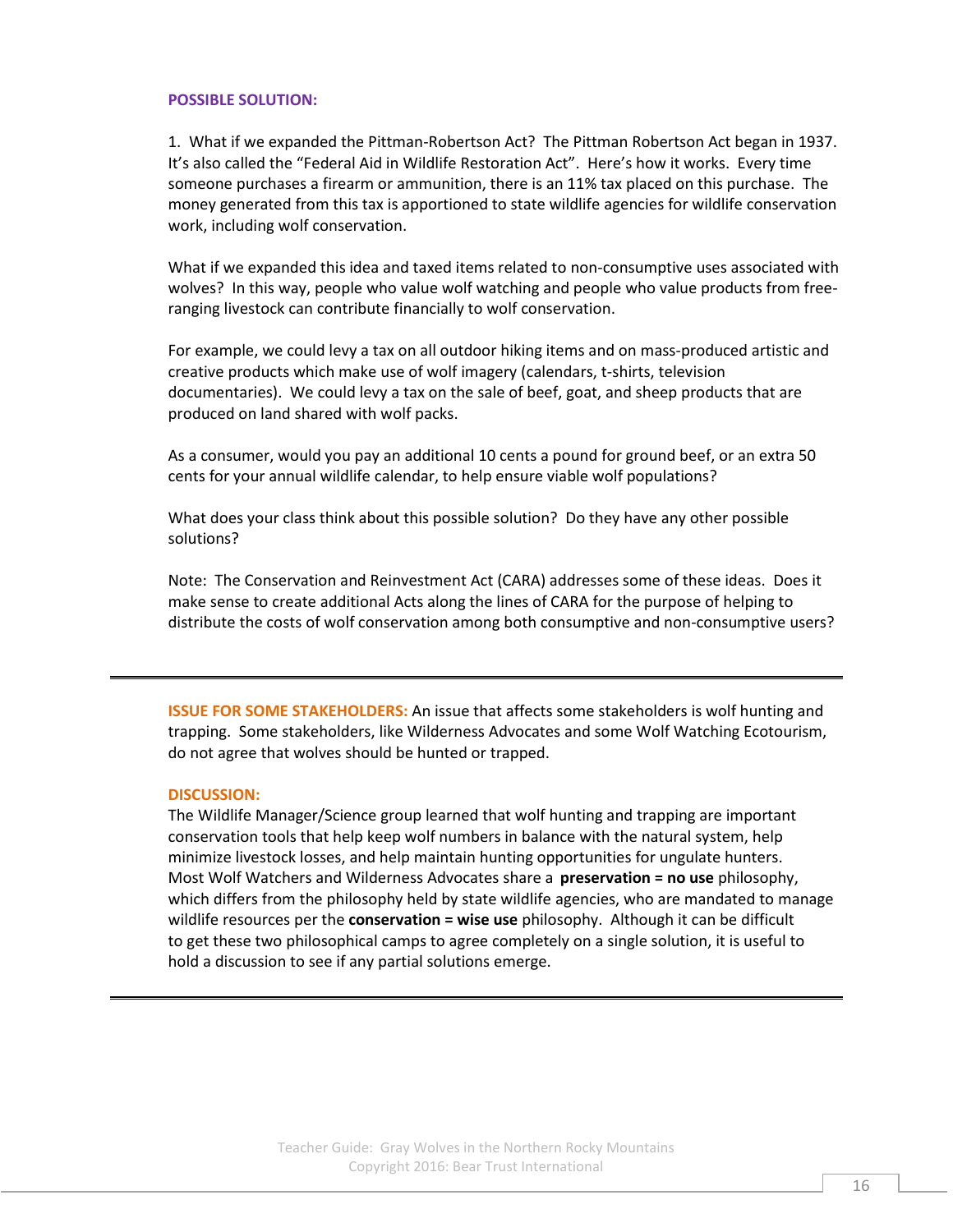**Step 9:** After all issues have been presented and possible solutions have been discussed, make a class list of possible solutions and close the Stakeholder Meeting. As an optional activity, send the class list of possible solutions to the executive director of Bear Trust International who will share the list with the wildlife managers at Montana Fish Wildlife and Parks.

Send your list of possible solutions to Dr. Melissa Reynolds-Hogland : [melissa@beartrust.org.](mailto:melissa@beartrust.org)

**Step 10:** Optional Extension: This wolf conservation lesson plan will likely spark new questions. For example, this lesson plan does not go into detail about the political process underlying the complex delisting of the gray wolf in the Northern Rocky Mountains. Your students might wish to know why wolves were delisted, then relisted over and over again. They might want to know more details about why gray wolves in Wyoming are still listed. As an optional extension exercise, you could ask students to research this topic.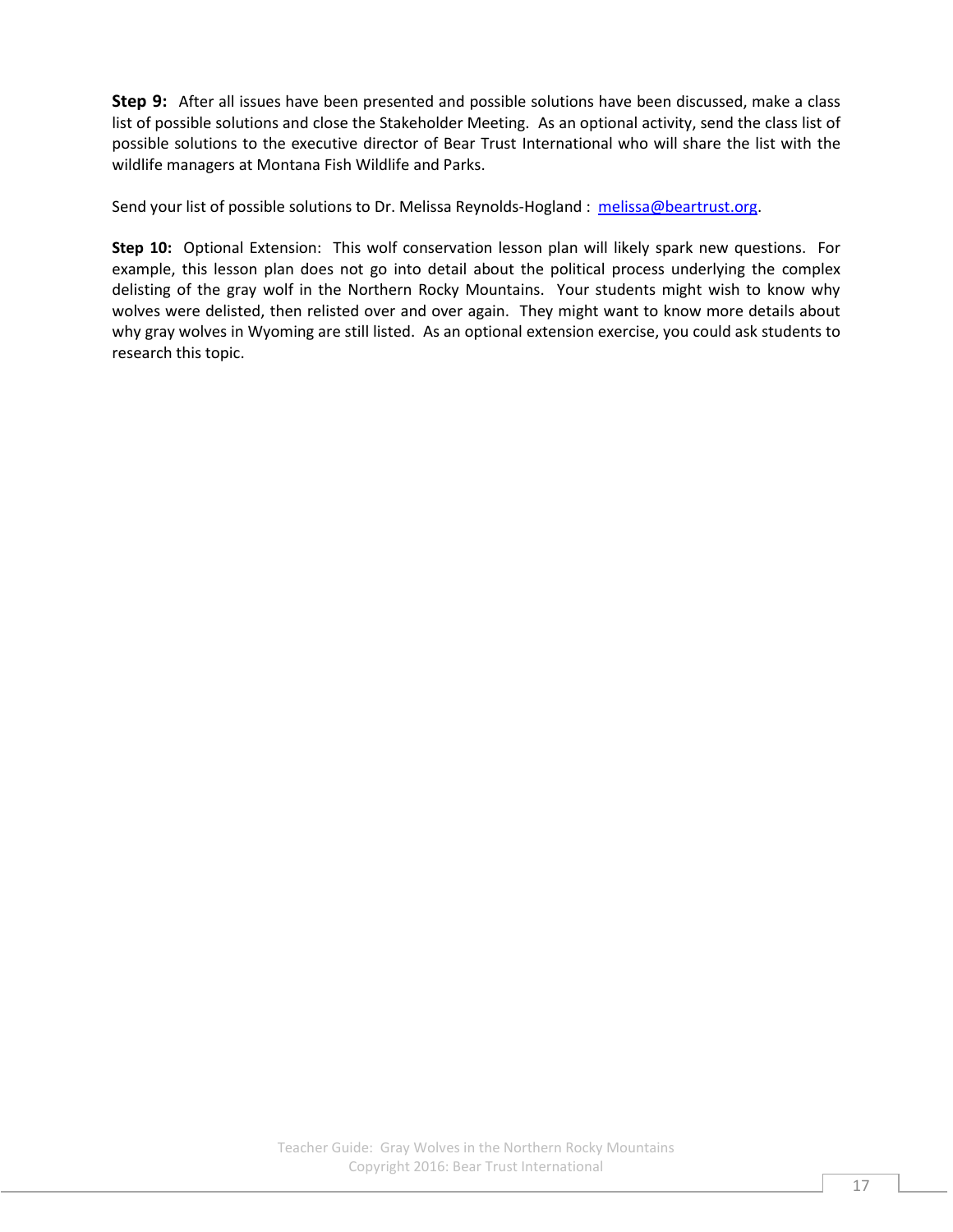# **Next Generation Science Standards: High School**

### **Performance Expectations:**

HS-LS2-1: Use mathematical and/or computational representations to support explanations of factors that affect carrying capacity of ecosystems at different scales

HS-LS2-2: Use mathematical representations to support and revise explanations based on evidence about factors affecting biodiversity and populations in ecosystems of different scales

HS-LS2-6 : Evaluate claims, evidence, and reasoning that the complex interactions in ecosystems maintain relatively consistent numbers and types of organisms in stable conditions, but changing conditions may result in a new ecosystem

HS-LS2-7: Design, evaluate, and refine a solution for reducing the impacts of human activities on the environment and biodiversity

### **Science and Engineering Practices:**

Asking questions and Defining Problems

Developing and Using Models

Using Mathematics and Computational Thinking

Constructing Explanations and Designing Solutions

Engaging in Argument from Evidence

### **Disciplinary Core Ideas:**

Interdependent Relationships in Ecosystems

Developing Possible Solutions

### **Crosscutting Concepts:**

Cause and Effect

Stability and Change

## **Common Core State Standards: Math**

[CCSS.Math.Content.HSS-ID.B.5:](http://www.corestandards.org/Math/Content/HSS/ID/B/5) Summarize categorical data for two categories in two-way frequency tables. Interpret relative frequencies in the context of the data (including joint, marginal, and conditional relative frequencies). Recognize possible associations and trends in the data.

[CCSS.Math.Content.HSS-IC.B.6:](http://www.corestandards.org/Math/Content/HSS/IC/B/6) Evaluate reports based on data.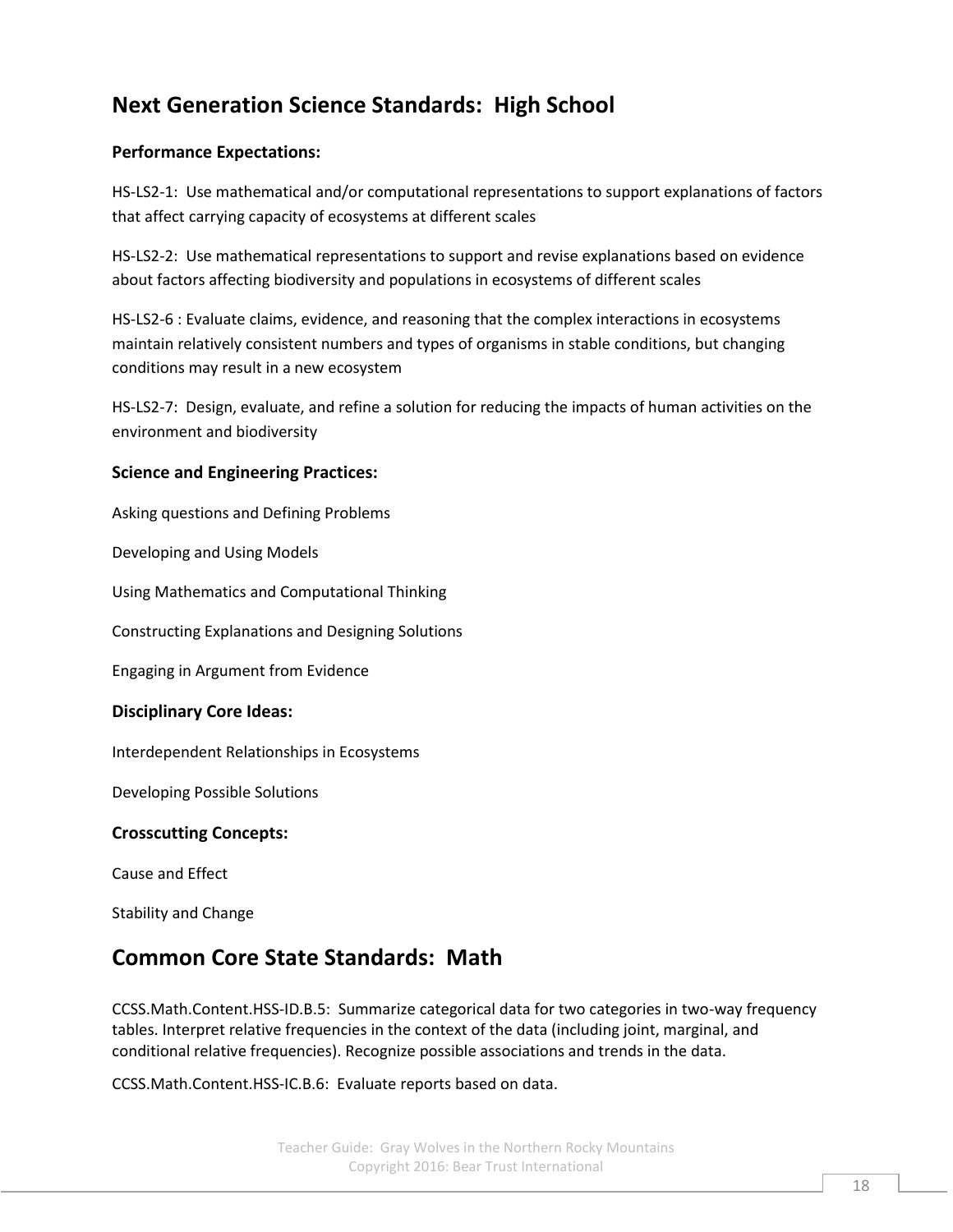[CCSS.Math.Content.HSN-Q.A.1:](http://www.corestandards.org/Math/Content/HSN/Q/A/1) Use units as a way to understand problems and to guide the solution of multi-step problems; choose and interpret units consistently in formulas; choose and interpret the scale and the origin in graphs and data displays.

[CCSS.Math.Content.HSN-Q.A.2:](http://www.corestandards.org/Math/Content/HSN/Q/A/2) Define appropriate quantities for the purpose of descriptive modeling.

[CCSS.Math.Content.HSF-IF.B.4:](http://www.corestandards.org/Math/Content/HSF/IF/B/4) For a function that models a relationship between two quantities, interpret key features of graphs and tables in terms of the quantities, and sketch graphs showing key features given a verbal description of the relationship

[CCSS.Math.Content.HSF-IF.C.9:](http://www.corestandards.org/Math/Content/HSF/IF/C/9) Compare properties of two functions each represented in a different way (algebraically, graphically, numerically in tables, or by verbal descriptions).

## **Common Core State Standard Connections: Literacy**

[CCSS.ELA-Literacy.RST.9-10.1:](http://www.corestandards.org/ELA-Literacy/RST/9-10/1/) Cite specific textual evidence to support analysis of science and technical texts, attending to the precise details of explanations or descriptions.

[CCSS.ELA-Literacy.RST.9-10.2:](http://www.corestandards.org/ELA-Literacy/RST/9-10/2/) Determine the central ideas or conclusions of a text; trace the text's explanation or depiction of a complex process, phenomenon, or concept; provide an accurate summary of the text.

[CCSS.ELA-Literacy.RST.9-10.3:](http://www.corestandards.org/ELA-Literacy/RST/9-10/3/) Follow precisely a complex multistep procedure when carrying out experiments, taking measurements, or performing technical tasks, attending to special cases or exceptions defined in the text

[CCSS.ELA-Literacy.RST.9-10.4:](http://www.corestandards.org/ELA-Literacy/RST/9-10/4/) Determine the meaning of symbols, key terms, and other domainspecific words and phrases as they are used in a specific scientific or technical context

[CCSS.ELA-Literacy.RST.9-10.5:](http://www.corestandards.org/ELA-Literacy/RST/9-10/5/) Analyze the structure of the relationships among concepts in a text, including relationships among key terms (e.g., *force, friction, reaction force, energy*).

[CCSS.ELA-Literacy.RST.9-10.6:](http://www.corestandards.org/ELA-Literacy/RST/9-10/6/) Analyze the author's purpose in providing an explanation, describing a procedure, or discussing an experiment in a text, defining the question the author seeks to address.

[CCSS.ELA-Literacy.RST.9-10.7:](http://www.corestandards.org/ELA-Literacy/RST/9-10/7/) Translate quantitative or technical information expressed in words in a text into visual form (e.g., a table or chart) and translate information expressed visually or mathematically (e.g., in an equation) into words.

[CCSS.ELA-Literacy.RST.9-10.8:](http://www.corestandards.org/ELA-Literacy/RST/9-10/8/) Assess the extent to which the reasoning and evidence in a text support the author's claim or a recommendation for solving a scientific or technical problem.

[CCSS.ELA-Literacy.RST.9-10.9:](http://www.corestandards.org/ELA-Literacy/RST/9-10/9/) Compare and contrast findings presented in a text to those from other sources (including their own experiments), noting when the findings support or contradict previous explanations or accounts.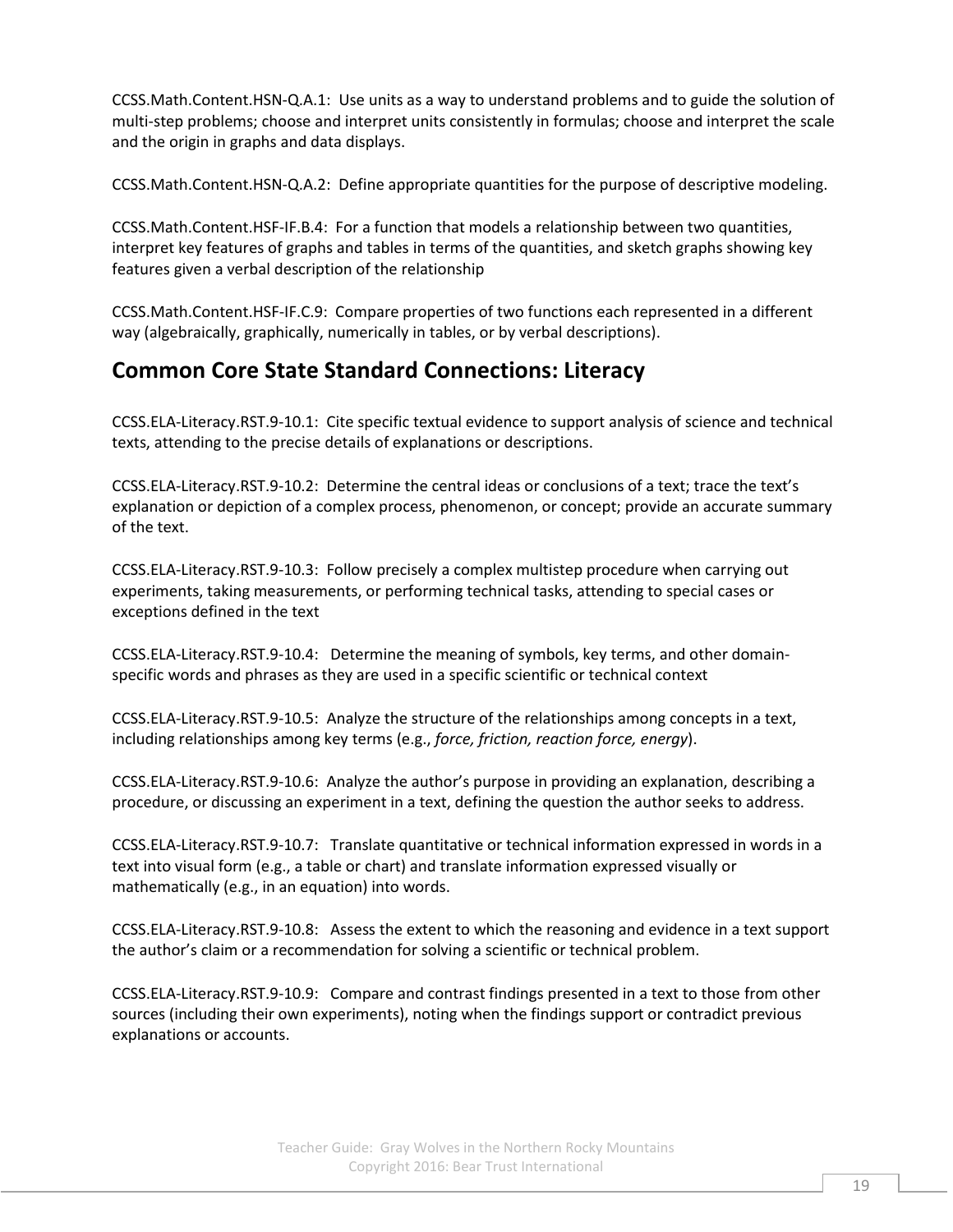# **NSES National Science Standards**

Standard A: Science as Inquiry 1-6

- 1. Identify questions and concepts that guide scientific investigations (STEM)
- 2. Design and conduct scientific investigations (STEM)
- 3. Use technology and mathematics to improve investigations and communications (STEM)
- 4. Formulate and revise scientific explanations and models using logic and evidence (STEM)
- 5. Recognize and analyze alternative explanations and models (STEM)
- 6. Communicate and defend a scientific argument (STEM)

Standard C: Life Science 6; Students will understand the behavior of organisms (STEM)

Standard G: History and Nature of Science 3; Students will understand connection to historical perspectives (STEM)

## **National Math Standards NCTM**

Standard 5: Data Analysis and Probability

- a. [Formulate questions](http://www.nctm.org/standards/content.aspx?id=318#formulate) that can be addressed with data and collect, organize, and display relevant data to answer them
- b. [Select and use](http://www.nctm.org/standards/content.aspx?id=318#select) appropriate statistical methods to analyze data
- c. [Develop and evaluate](http://www.nctm.org/standards/content.aspx?id=318#develop) inferences and predictions that are based on data

Standard 6: Process

- Build new mathematical knowledge through problem solving
- Solve problems that arise in mathematics and in other contexts
- Apply and adapt a variety of appropriate strategies to solve problems
- Monitor and reflect on the process of mathematical problem solving

#### **Reasoning and Proof**

- Make and investigate mathematical conjectures
- Develop and evaluate mathematical arguments and proofs
- Select and use various types of reasoning and methods of proof

#### **Communication**

- Organize and consolidate their mathematical thinking through communication
- Communicate their mathematical thinking coherently and clearly to peers, teachers, and others
- Analyze and evaluate the mathematical thinking and strategies of others;